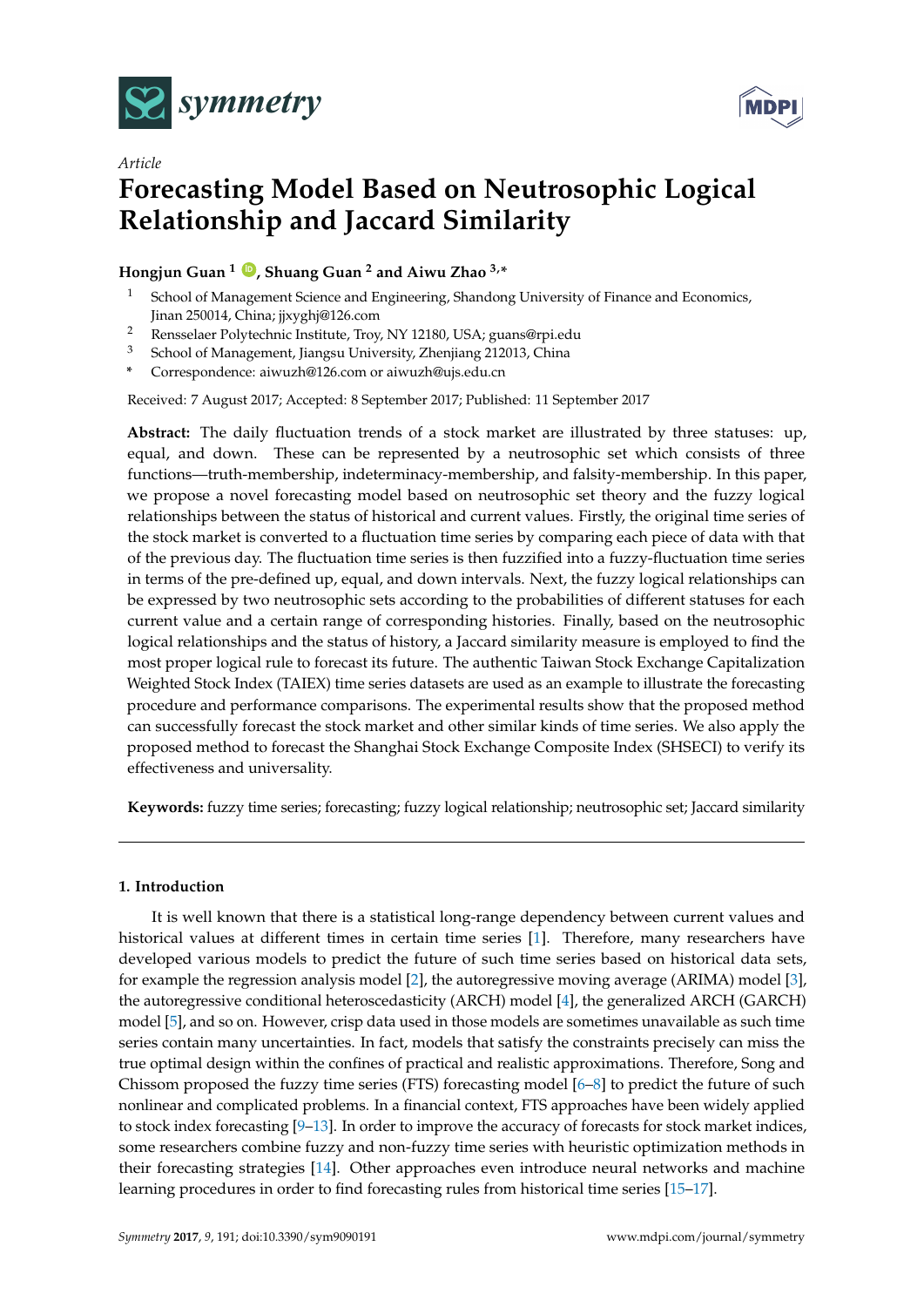The major points in FTS models are related to the fuzzifying of original time series, the establishment of fuzzy logical relationships from historical training datasets, and the forecasting and defuzzification of the outputs. Various proposals have been considered to determine the basic steps of the fuzzifying method, such as the effective length of intervals—e.g., determining the optimal interval length based on averages and distribution methods [\[18\]](#page-14-12), using statistical theory [\[18](#page-14-12)[–23\]](#page-14-13), the unequal interval length method based on ratios of data [\[24\]](#page-14-14), or the length determination method based on particle swarm optimization (PSO) techniques [\[10\]](#page-14-15), etc. To state appropriate fuzzy logical relationships, Yu [\[25\]](#page-14-16) proposed a weight assignation model, based on the recurrent fuzzy relationships, for each individual relationship. Aladag et al. [\[26\]](#page-15-0) considered artificial neural networks to be a basic high-order method for the establishment of logical relationships. Fuzzy auto regressive (AR) models and fuzzy auto regressive and moving average (ARMA) models are also widely used to reflect the recurrence and weights of different fuzzy logical relationships [\[9](#page-14-7)[,10](#page-14-15)[,27–](#page-15-1)[35\]](#page-15-2). These obtained logical relationships will be used as rules during the forecasting process. However, the proportions of the lagged variables in AR or ARMA models only represent the general best fitness for certain training datasets, without taking into account the differences between individual relationships. Although the weight assignation model considers the differences between individual relationships, it has to deal with special relationships that appear in the testing dataset but never happen in the training dataset. These FTS methods look for point forecasts without taking into account the implicit uncertainty in the ex post forecasts.

For a financial system, if anything, future fluctuation is more important than the indicated number itself. Therefore, the crucial ingredients for financial forecasting are the fluctuation orientations (including up, equal, and down) and to what extent the trends would be realized. Inspired by this, we first changed the original time series into a fluctuation time series for further rule generation. Meanwhile, comparing the three statuses with the concept of the neutrosophic set, the trends and weights of the relationships between historical and current statuses can be represented by the different dimensions of the neutrosophic sets, respectively. The concept of the neutrosophic set was originally proposed from a philosophical point of view by Smarandache [\[36\]](#page-15-3). A neutrosophic set is characterized independently by a truth-membership function, an indeterminacy-membership function and a falsity-membership function. Its similarity measure plays a key role in decision-making in uncertain environments. Researchers have proposed various similarity measures and mainly applied them to decision-making—e.g., Jaccard, Dice and Cosine similarity measures [\[37\]](#page-15-4), distance-based similarity measures [\[38\]](#page-15-5), entropy measures [\[39\]](#page-15-6), etc. Although neutrosophic sets have been successfully applied to decision-making [\[37–](#page-15-4)[42\]](#page-15-7), they have rarely been applied to forecasting problems.

In this paper, we introduce neutrosophic sets to stock market forecasting. We propose a novel forecasting model based on neutrosophic set theory and the fuzzy logical relationships between current and historical statuses. Firstly, the original time series of the stock market is converted to a fluctuation time series by comparing each piece of data with that of the previous day. The fluctuation time series is then fuzzified into a fuzzy-fluctuation time series in terms of the pre-defined up, equal, and down intervals. Next, the fuzzy logical relationships can be expressed by two neutrosophic sets according to the probabilities for different statuses of each current value and a certain range of corresponding histories. Finally, based on the neutrosophic logical relationships and statuses of recent history, the Jaccard similarity measure is employed to find the most proper logical rule with which to forecast its future.

The remaining content of this paper is organized as follows: Section [2](#page-2-0) introduces some preliminaries of fuzzy-fluctuation time series and concepts, and the similarity measures of neutrosophic sets. Section [3](#page-3-0) describes a novel approach for forecasting based on fuzzy-fluctuation trends and logical relationships. In Section [4,](#page-4-0) the proposed model is used to forecast the stock market using Taiwan Stock Exchange Capitalization Weighted Stock Index (TAIEX) datasets from 1997 to 2005 and Shanghai Stock Exchange Composite Index (SHSECI) from 2007 to 2015. Conclusions and potential issues for future research are summarized in Section [5.](#page-9-0)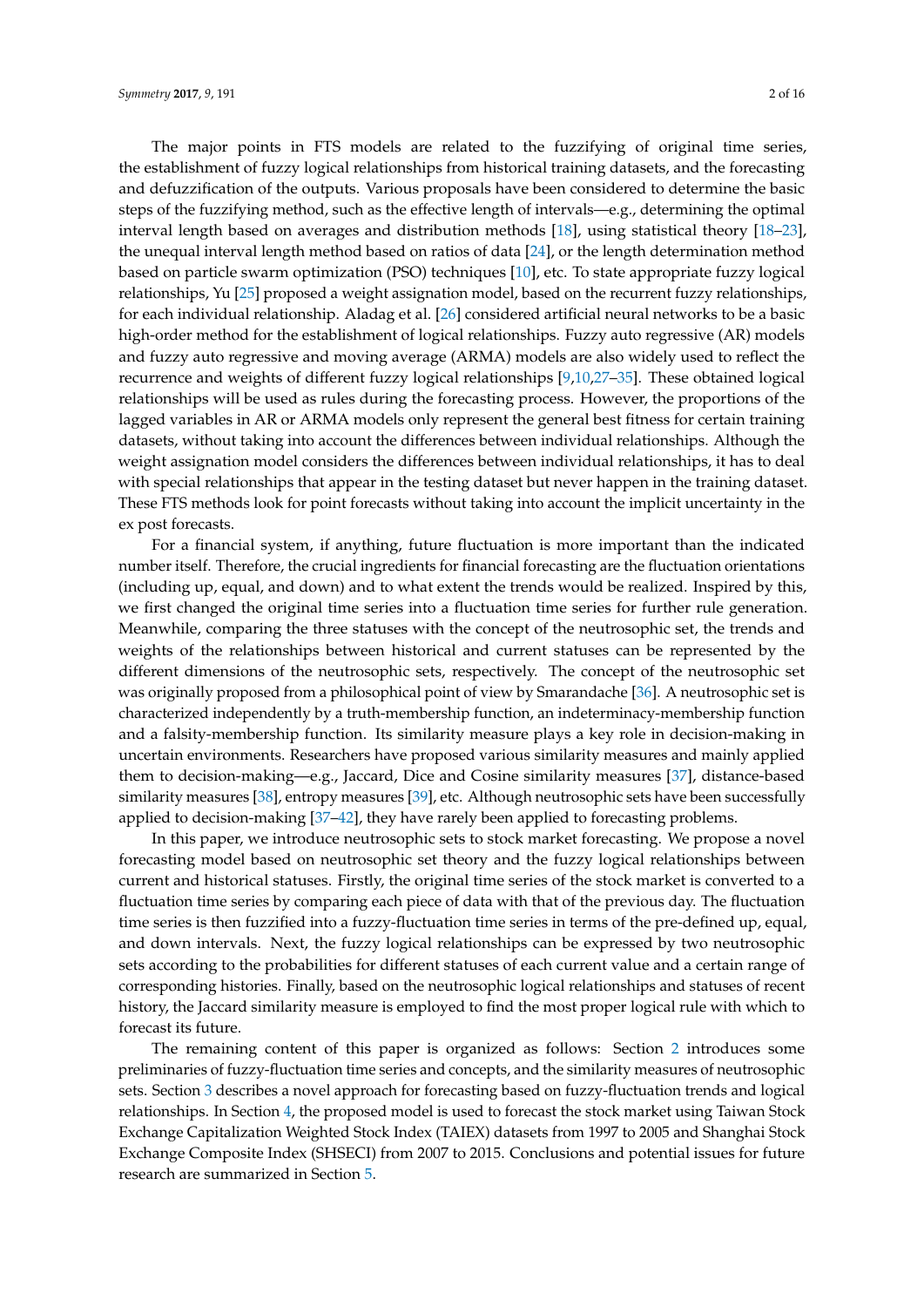## <span id="page-2-0"></span>**2. Preliminaries**

#### *2.1. Definition of Fuzzy-Fluctuation Time Series (FFTS)*

Song and Chissom [\[6–](#page-14-5)[8\]](#page-14-6) combined fuzzy set theory with time series and defined fuzzy time series. In this section, we extend fuzzy time series to fuzzy-fluctuation time series (FFTS) and propose the related concepts.

**Definition 1.** Let  $L = \{l_1, l_2, ..., l_g\}$  be a fuzzy set in the universe of discourse U; it can be *defined by its membership function,*  $\mu_L: U \to [0,1]$  *, where*  $\mu_L(u_i)$  *denotes the grade of membership of*  $u_i$ *,*  $U = \{u_1, u_2, \ldots, u_i, \ldots, u_l\}.$ 

The fluctuation trends of a stock market can be expressed by a linguistic set  $L = \{l_1, l_2, l_3\}$ {*down, equal, up*}. The element *l<sup>i</sup>* and its subscript *i* are strictly monotonically increasing [\[43\]](#page-15-8), so the function can be defined as follows:  $f : l_i = f(i)$ .

**Definition 2.** Let  $F(t)(t = 1, 2, ..., T)$  be a time series of real numbers, where T is the number of the time series. *G*(*t*) *is defined as a fluctuation time series, where*  $G(t) = F(t) - F(t-1)$ *, (* $t = 2, 3, ..., T$ *). Each element of*  $G(t)$  *can be represented by a fuzzy set*  $S(t)$  ( $t = 2, 3, \ldots, T$ ) *as defined in Definition 1. Then we call the time series G*(*t*)*, which is to be fuzzified into a fuzzy-fluctuation time series* (*FFTS*)*, S*(*t*)*.*

**Definition 3.** Let  $S(t)$   $(t = n + 1, n + 2, \ldots, T, n \ge 1)$  be a FFTS. If  $S(t)$  is determined by *S*(*t* − 1), *S*(*t* − 2), . . . , *S*(*t* − *n*)*, then the fuzzy-fluctuation logical relationship is represented by*:

$$
S(t-1), S(t-2), \ldots, S(t-n) \to S(t) \tag{1}
$$

*and it is called the nth-order fuzzy-fluctuation logical relationship (FFLR) of the fuzzy-fluctuation time series, where*  $S(t - n)$ , ...,  $S(t - 2)S(t - 1)$  *is called the left-hand side* (LHS) and  $S(t)$  *is called the right-hand side (RHS) of the FFLR, and S(k)*( $k = t, t − 1, t − 2, ..., t − n$ ) ∈ *L.* 

# *2.2. Basic Concept of Neutrosophic Logical Relationship (NLR)*

Smarandache [\[36\]](#page-15-3) originally presented the neutrosophic set theory. Based on neutrosophic set theory, we propose the concept of the fuzzy-neutrosophic logical relationship, which employs the three terms of a neutrosophic set to reflect the fuzzy-fluctuation trends and weights of an *n*th-order FFLR.

**Definition 4.** Let  $P^i_{A(t)}$  be the probabilities of each element  $l_i(l_i \in L)$  in the LHS of an nth-order FFLR  $S(t-1)$ ,  $S(t-2)$ , ...,  $S(t-n) \rightarrow S(t)$ , and it can be generated by:

$$
P_{A(t)}^{i} = \frac{\sum_{j=1}^{n} w_{i,j}}{n} \qquad i = 1, 2, 3
$$
 (2)

*where*  $w_{i,j} = 1$  *if*  $S(t - j) = i$  and 0 otherwise. Let X be a universal set, and the left-hand side of a neutrosophic *logical relationship is defined by:*

$$
A(t) = \left\{ \left\langle x, P_{A(t)}^1, P_{A(t)}^2, P_{A(t)}^3 \right\rangle | x \in X \right\}
$$
 (3)

**Definition 5.** For  $S(t)(t = n + 1, n + 2, \ldots, T)$  is a FFTS and  $A(t)$  is the LHS of a neutrosophic logical *relationship. The FFLRs with the same A*(*t*) *can be grouped into a FFLRG by putting all their RHSs together as on the RHS of the FFLRG. The RHSs of the FFRLG for A(t) can be represented by a neutrosophic set as described by Definition 4:*

$$
B_{A(t)} = \left\{ \left\langle x, P_{B_{A(t)}}^1, P_{B_{A(t)}}^2, P_{B_{A(t)}}^3 \right\rangle | x \in X \right\}
$$
 (4)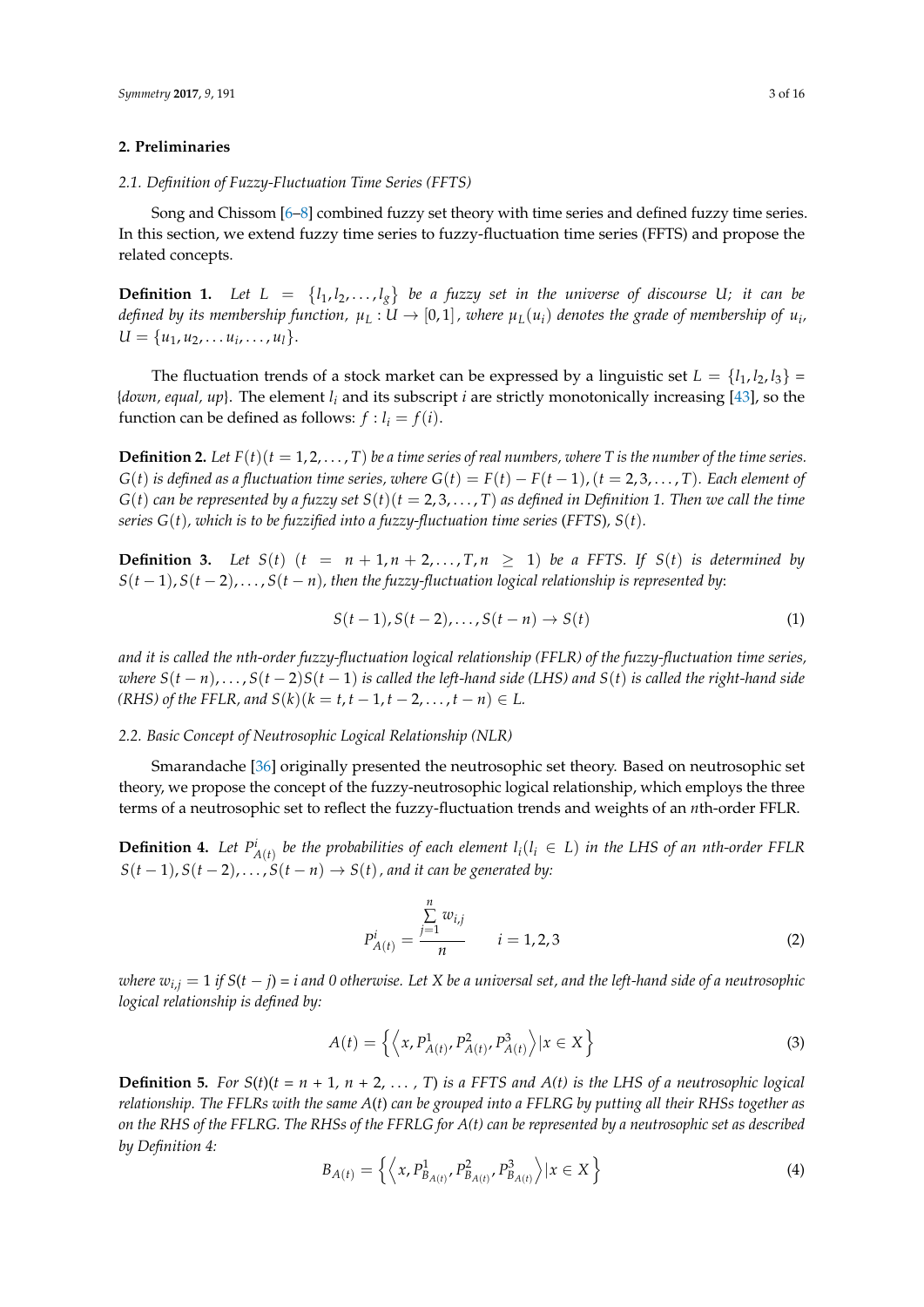where  $P^i_{B_{A(t)}}(i=1,2,3)$  represent the down, equal or up probability of the RHSs of the FFRLG for  $A(t)$ .  $P^i_{B_{A(t)}}(i=1,2,3)$  *is called the righ-hand side of a neutrosophic logical relationship.* 

In this way, the FFLR  $S(t-1)$ ,  $S(t-2)$ , ...,  $S(t-n) \rightarrow S(t)$  can be represented by a neutrosophic logical relationship (NLR)  $A(t) \rightarrow B_{A(t)}$ .

**Definition 6** [\[37\]](#page-15-4). Let  $A(t_1)$  and  $A(t_2)$  be two neutrosophic sets. The Jaccard similarity measure between  $A(t_1)$ *and A(t2) in vector space is defined as follows:*

$$
J(A(t_1), A(t_2)) = \frac{\sum\limits_{i=1}^3 P_{A(t_1)}^i P_{A(t_2)}^i}{\sum\limits_{i=1}^3 (P_{A(t_1)}^i)^2 + \sum\limits_{i=1}^3 (P_{A(t_2)}^i)^2 - \sum\limits_{i=1}^3 P_{A(t_1)}^i P_{A(t_2)}^i}
$$
(5)

# <span id="page-3-0"></span>**3. A Novel Forecasting Model Based on Neutrosophic Logical Relationships**

In this paper, we propose a novel forecasting model based on high-order neutrosophic logical relationships and Jaccard similarity measures. In order to compare the forecasting results with other researchers' work [\[9,](#page-14-7)[17](#page-14-11)[,23,](#page-14-13)[25](#page-14-16)[,44](#page-15-9)[–48\]](#page-15-10), the authentic TAIEX (Taiwan Stock Exchange Capitalization Weighted Stock Index) is employed to illustrate the forecasting process. The data from January 1999 to October 1999 are used as the training time series and the data from November 1999 to December 1999 are used as the testing dataset. The basic steps of the proposed model are shown in Figure 1.

<span id="page-3-1"></span>

Figure 1. Flowchart of our proposed forecasting model. **Figure 1.** Flowchart of our proposed forecasting model.<br> **Figure 1.** Flowchart of our proposed forecasting model.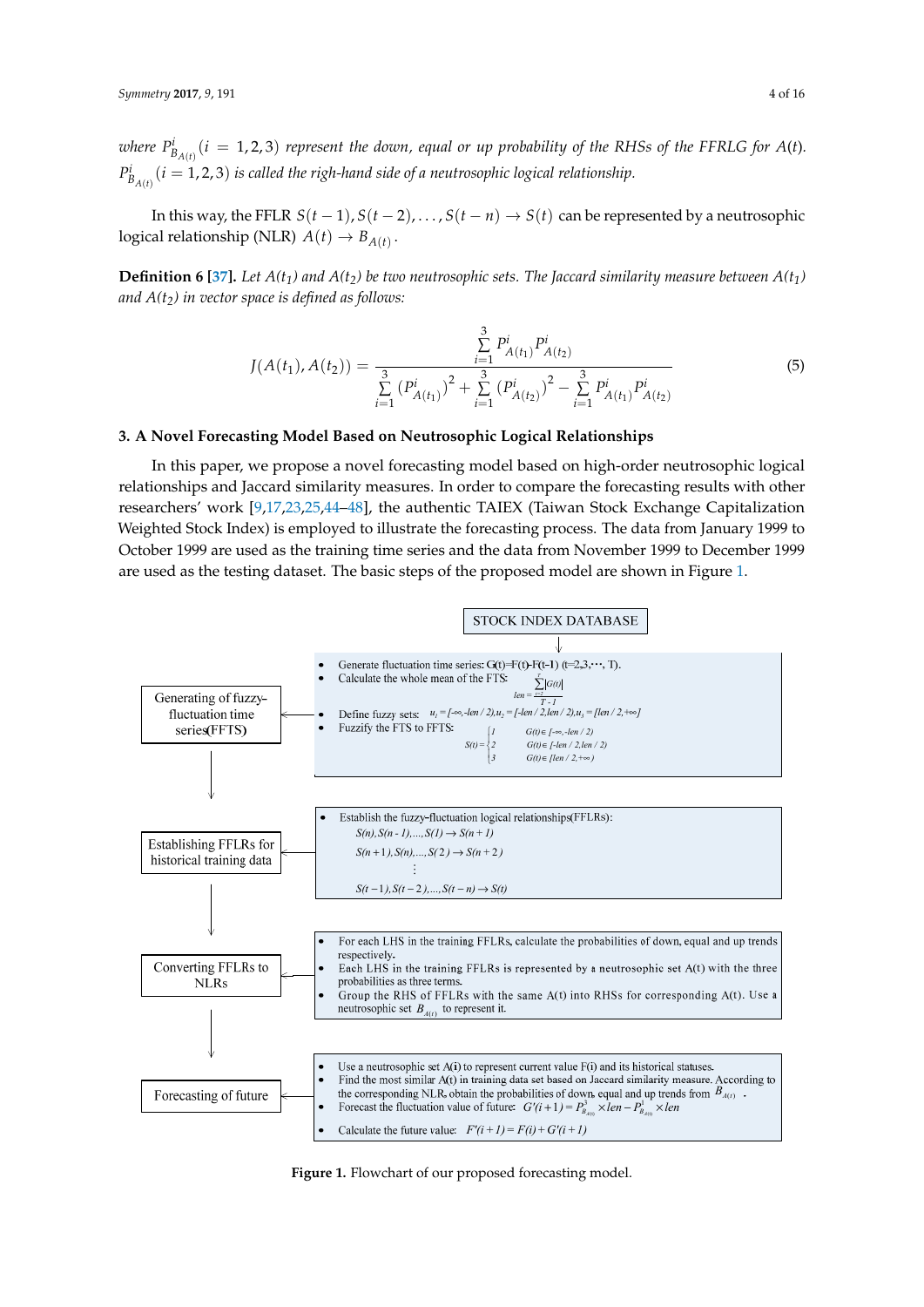Step 1. Construct FFTS for the historical training data

For each element  $F(t)$  ( $t = 1, 2, ..., T$ ) in the historical training time series, its fluctuation trend is determined by  $G(t) = F(t) - F(t-1)$ ,  $(t = 2, 3, ..., T)$ . According to the range and orientation of the fluctuations,  $G(t)(t = 2, 3, ..., T)$  can be fuzzified into a linguistic set {down, equal, up}. Let *len* be the whole mean of all elements in the fluctuation time series  $G(t)(t = 2, 3, ..., T)$ , define  $u_1 = [-\infty, -\ell n/2], u_2 = [-\ell n/2, \ell n/2], u_3 = [\ell n/2, +\infty],$  and then  $G(t)(t = 2, 3, ..., T)$ can be fuzzified into a fuzzy-fluctuation time series  $S(t)$  ( $t = 2, 3, ..., T$ ).

### Step 2. Establish *n*th-order FFLRs for the training data set

According to Definition 3, each  $S(t)(t > n)$  in the historical training data set can be represented by its previous *n* days' fuzzy-fluctuation numbers to establish the training FFLRs.

#### Step 3. Convert the FFLRs to NLRs

According to Definition 4, the LHS of each FFLR can be expressed by a neutrosophic set *A*(*t*). Then, we can generate the RHSs *BA*(*t*) for different LHSs respectively, as described in Definition 5. Thus, the FFLRs for the historical training dataset are converted into NLRs.

#### Step 4. Forecast test time series

For each observed point *F*(*i*) in the test time series, we can use a neutrosophic set *A*(*i*) to represent its *n*th-order fuzzy-fluctuation trends. Then, for each *A*(*t*) obtained in step 3, compare *A*(*i*) with *A*(*t*) respectively, and find the most similar one based on the Jaccard similarity measure method described in Definition 6. Next, use the corresponding  $B_{A(t)}$  as the forecasting rule to predict the fluctuation value  $G'(i + 1)$  of the next point. Finally, obtain the forecasting value by  $F'(i + 1) = F(i) + G'(i + 1)$ .

#### <span id="page-4-0"></span>**4. Empirical Analysis**

#### *4.1. Forecasting Taiwan Stock Exchange Capitalization Weighted Stock Index*

Many studies use TAIEX1999 as an example to illustrate their proposed forecasting methods [\[9,](#page-14-7)[17,](#page-14-11)[25,](#page-14-16)[34,](#page-15-11)[44](#page-15-9)[–48\]](#page-15-10). In order to compare the accuracy with their models, we also use TAIEX1999 to illustrate the proposed method.

Step 1: Calculate the fluctuation trend for each element in the historical training dataset of TAIEX1999. Then, we use the whole mean of the fluctuation numbers of the training dataset to fuzzify the fluctuation trends into FFTS. For example, the whole mean of the historical dataset of TAIEX1999 from January to October is 85. That is to say, *len* = 85. For *F*(1) = 6152.43 and *F*(2) = 6199.91, *G*(2) = 47.48, *S*(2) = 3. In this way, the historical training dataset can be represented by a fuzzified fluctuation dataset as shown in Table [A1.](#page-11-0)

Step 2: Based on the FFTS from 5 January to 30 October 1999—shown in Table [A1—](#page-11-0)the *n*th-order FFLRs for the forecasting model are established as shown in Table [A2.](#page-13-0) The subscript *i* is used to represent element  $l_i$  in the FFLRs for convenience.

Step 3: In order to convert the FFLRs to NLRs, first of all the LHSs of the FFLRs in Table [A2](#page-13-0) are represented by a neutrosophic set, respectively (shown in Table [A2\)](#page-13-0). Then, the RHSs of the FFLRs are grouped with the same LHS neutrosophic set value into the RHSs group. A neutrosophic set is used to represent the RHSs group. For example, the LHS of FFLR 2,3,1,1,1,2,2,3,3 $\rightarrow$ 1 can be represented by the neutrosophic set (0.33,0.33,0.33). The detailed grouping and converting processes are shown in Figure [2.](#page-5-0)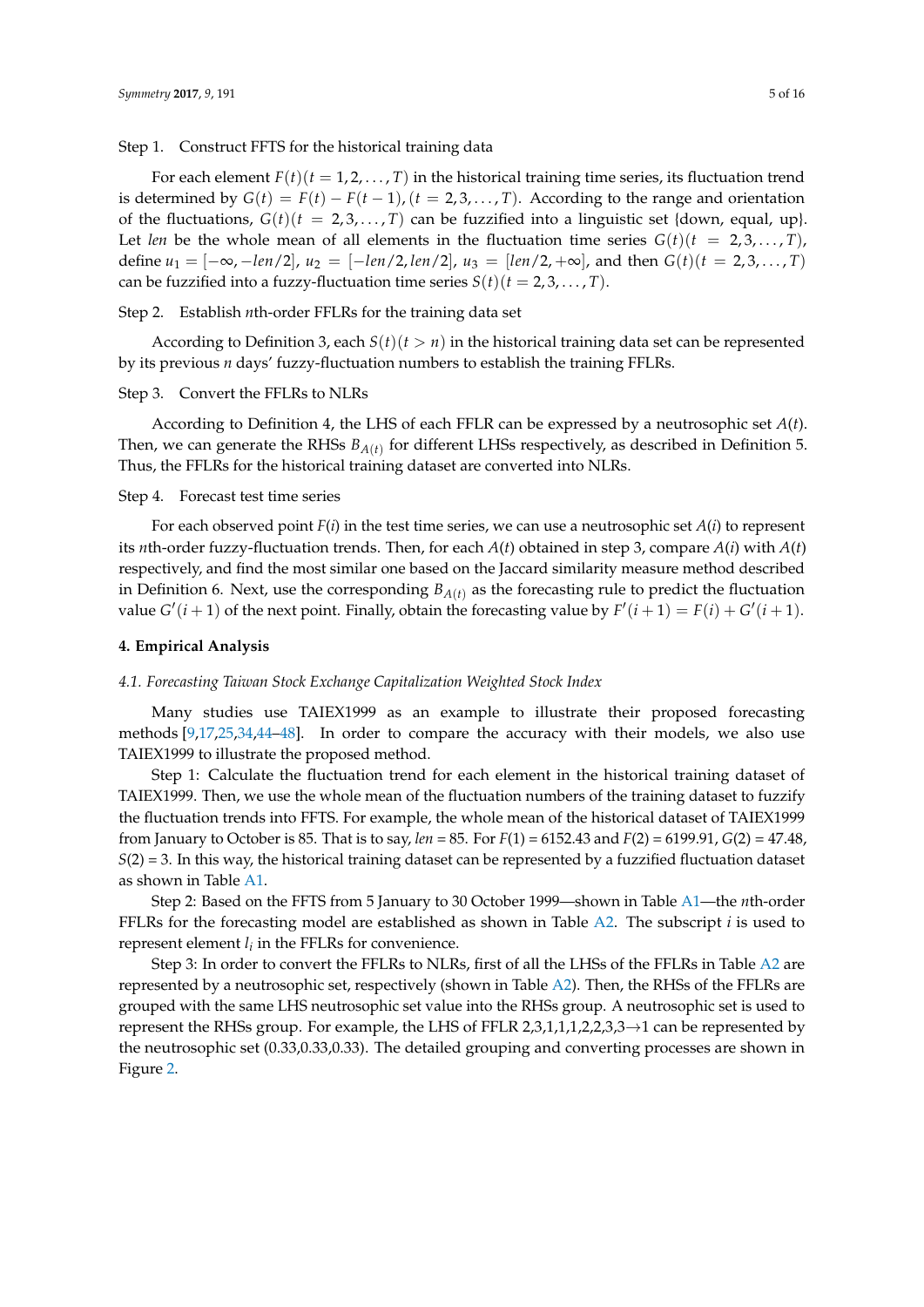<span id="page-5-0"></span>

**Figure 2.** Group and converting processes for FFLR 2,3,1,1,1,2,2,3,3→2. **Figure 2.** Group and converting processes for FFLR 2,3,1,1,1,2,2,3,3→2.

In this way, the FFLR 2,3,1,1,1,2,2,3,3 $\rightarrow$ 1 and other members of the same group are converted into an NLR  $(0.33,0.33,0.33) \rightarrow (0.4,0.3,0.3)$ . Therefore, the FFLRs in Table [A2](#page-13-0) can be converted into NLRs as Table 1. **Neutros Table 1. Neutron**ships (NLRS) for the historical training data of TAIEX1999. **The historical training data of TAIEX** shown in Table [1.](#page-5-1)

**Table 1.** Neutrosophic logical relationships (NLRs) for the historical training data of TAIEX1999.

<span id="page-5-1"></span>

| <b>NLRs</b>                                         | <b>NLRs</b>                                         | <b>NLRs</b>                                        |
|-----------------------------------------------------|-----------------------------------------------------|----------------------------------------------------|
| $(0.33, 0.33, 0.33) \rightarrow (0.4, 0.3, 0.3)$    | $(0.22, 0.33, 0.44) \rightarrow (0, 0.6, 0.4)$      | $(0.22, 0.78, 0) \rightarrow (0.5, 0.5, 0)$        |
| $(0.44, 0.33, 0.22) \rightarrow (0.23, 0.46, 0.31)$ | $(0.22, 0.44, 0.33) \rightarrow (0.33, 0.33, 0.33)$ | $(0.33, 0.67, 0) \rightarrow (0, 0, 1)$            |
| $(0.44, 0.44, 0.11) \rightarrow (0.4, 0.33, 0.27)$  | $(0.11, 0.56, 0.33) \rightarrow (0.17, 0.5, 0.33)$  | $(0.11, 0.11, 0.78) \rightarrow (0, 1, 0)$         |
| $(0.33, 0.44, 0.22) \rightarrow (0.54, 0.23, 0.23)$ | $(0.11, 0.67, 0.22) \rightarrow (0.17, 0.33, 0.5)$  | $(0,0.22,0.78) \rightarrow (0,1,0)$                |
| $(0.33, 0.56, 0.11) \rightarrow (0.25, 0.5, 0.25)$  | $(0.22, 0.56, 0.22) \rightarrow (0.25, 0.5, 0.25)$  | $(0,0.33,0.67) \rightarrow (0,1,0)$                |
| $(0.56, 0.33, 0.11) \rightarrow (0.36, 0.27, 0.36)$ | $(0.11, 0.44, 0.44) \rightarrow (0, 0.38, 0.63)$    | $(0.56, 0.22, 0.22) \rightarrow (0.25, 0.25, 0.5)$ |
| $(0.67, 0.22, 0.11) \rightarrow (0.1, 0)$           | $(0.11, 0.33, 0.56) \rightarrow (0.33, 0.17, 0.5)$  | $(0.44, 0.11, 0.44) \rightarrow (0.5, 0.5, 0)$     |
| $(0.56, 0.44, 0) \rightarrow (0, 0, 1)$             | $(0.11, 0.22, 0.67) \rightarrow (0.43, 0.43, 0.14)$ | $(0.56, 0.11, 0.33) \rightarrow (1, 0, 0)$         |
| $(0.44, 0.22, 0.33) \rightarrow (0.29, 0.43, 0.29)$ | $(0,0.56,0.44) \rightarrow (0.33,0,0.67)$           | $(0.67, 0.0.33) \rightarrow (0.1, 0)$              |
| $(0.33, 0.22, 0.44) \rightarrow (0.31, 0.38, 0.31)$ | $(0,0.44,0.56) \rightarrow (0.14,0.43,0.43)$        | $(0.67, 0.11, 0.22) \rightarrow (0.5, 0.25, 0.25)$ |
| $(0.22, 0.22, 0.56) \rightarrow (0.25, 0.25, 0.5)$  | $(0.11, 0.78, 0.11) \rightarrow (0.0.8, 0.2)$       | $(0.22, 0.67, 0.11) \rightarrow (0, 0, 1)$         |
| $(0.33, 0.11, 0.56) \rightarrow (0.0.5, 0.5)$       | $(0,0.89,0.11) \rightarrow (0.25,0.75,0)$           |                                                    |
| $(0.22, 0.11, 0.67) \rightarrow (0.29, 0.29, 0.43)$ | $(0.11, 0.89, 0) \rightarrow (0.5, 0.5, 0)$         |                                                    |

Step 4: Use the NLRs obtained from historical training data to forecast the test dataset from 1 November to 30 December 1999. For example, the forecasting value of the TAIEX on 1 November 1999 is calculated as follows:

First, the ninth-order historical fuzzy-fluctuation trends 3,2,2,2,2,3,1,2,2 on 1 November 1999 can be represented by a neutrosophic set (0.11,0.67,0.22). Then, we use the Jaccard similarity measure method as described by Definition 6 to choose the most optimal NLR from the NLRs listed in Table [1.](#page-5-1) The NLR (0.11,0.67,0.22)→(0.17,0.33,0.5) is evidently the best rule for further forecasting. Therefore, the forecasted fuzzy-fluctuation number is: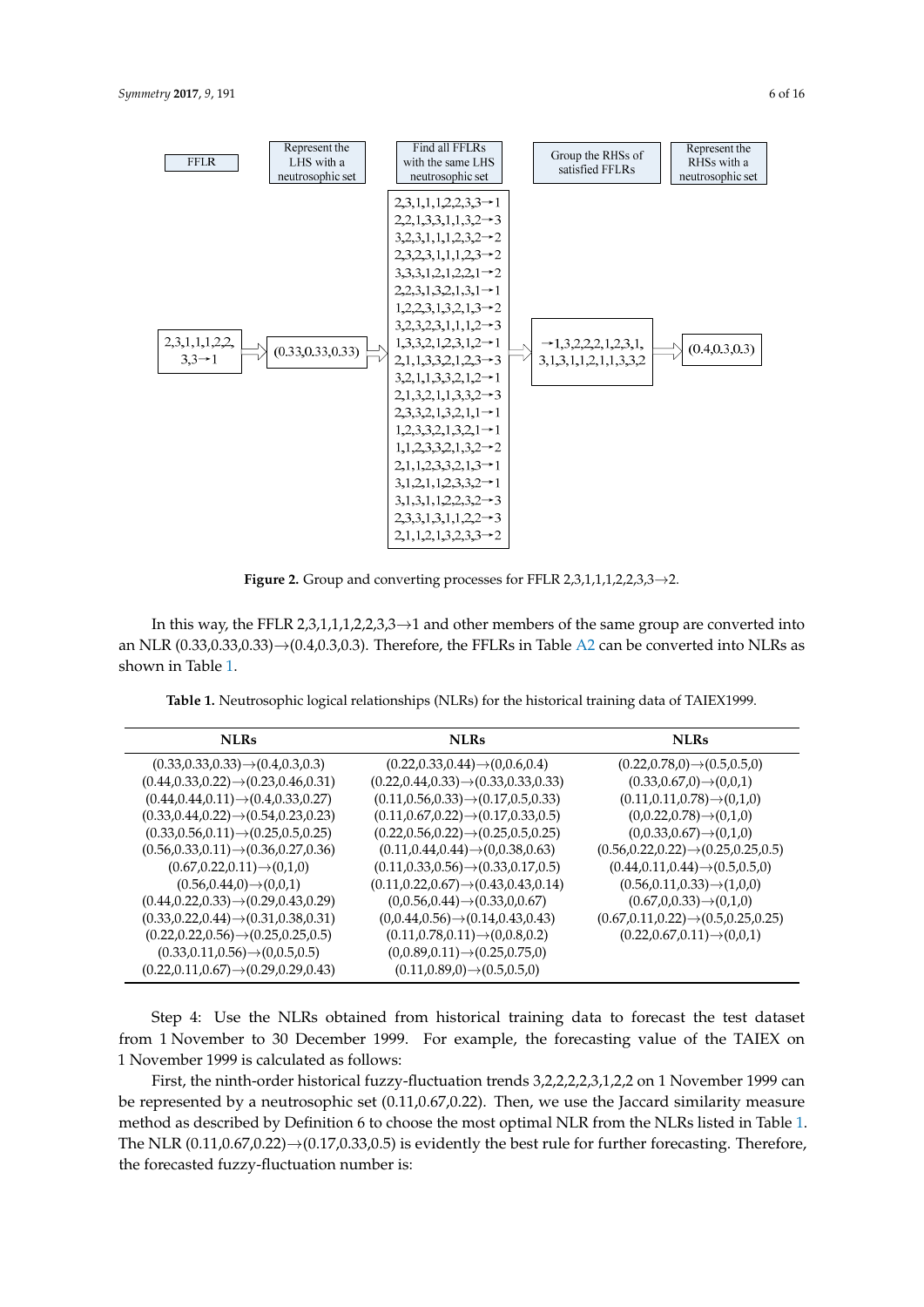$$
S'(i+1) = (-0.17) + 0.5 = 0.33
$$

The forecasted fluctuation from the current value to the next value can be obtained by defuzzifying the fluctuation fuzzy number:

$$
G'(i+1) = S'(i+1) \times len = 0.33 \times 85 = 28.05
$$

Finally, the forecasted value can be obtained by the current value and the fluctuation value:

$$
F'(i+1) = F(i) + G'(i+1) = 7854.85 + 28.05 = 7882.9
$$

<span id="page-6-1"></span>The other forecasting results are shown in Table [2](#page-6-0) and Figure [3.](#page-6-1) The other forecasting results are shown in Table 2 and Figure 3.



**Figure 3.** Forecasting results from 1 November 1999 to 30 December 1999. **Figure 3.** Forecasting results from 1 November 1999 to 30 December 1999.

<span id="page-6-0"></span>

| Date<br>(MM/DD/YYYY) | Actual  | Forecast | $(Forecast - Actual)2$ | Date<br>(MM/DD/YYYY)         | Actual  | Forecast | $(Forecast - Actual)2$ |
|----------------------|---------|----------|------------------------|------------------------------|---------|----------|------------------------|
| 11/1/1999            | 7814.89 | 7882.90  | 4625.36                | 12/1/1999                    | 7766.20 | 7720.87  | 2054.81                |
| 11/2/1999            | 7721.59 | 7842.94  | 14,725.82              | 12/2/1999                    | 7806.26 | 7766.20  | 1604.80                |
| 11/3/1999            | 7580.09 | 7721.59  | 20,022.25              | 12/3/1999                    | 7933.17 | 7797.76  | 18,335.87              |
| 11/4/1999            | 7469.23 | 7580.09  | 12.289.94              | 12/4/1999                    | 7964.49 | 7924.67  | 1585.63                |
| 11/5/1999            | 7488.26 | 7469.23  | 362.14                 | 12/6/1999                    | 7894.46 | 7955.99  | 3785.94                |
| 11/6/1999            | 7376.56 | 7488.26  | 12,476.89              | 12/7/1999                    | 7827.05 | 7885.96  | 3470.39                |
| 11/8/1999            | 7401.49 | 7365.51  | 1294.56                | 12/8/1999                    | 7811.02 | 7827.05  | 256.96                 |
| 11/9/1999            | 7362.69 | 7390.44  | 770.06                 | 12/9/1999                    | 7738.84 | 7802.52  | 4055.14                |
| 11/10/1999           | 7401.81 | 7351.64  | 2517.03                | 12/10/1999                   | 7733.77 | 7745.64  | 140.90                 |
| 11/11/1999           | 7532.22 | 7486.82  | 2061.16                | 12/13/1999                   | 7883.61 | 7707.42  | 31,042.92              |
| 11/15/1999           | 7545.03 | 7521.17  | 569.30                 | 12/14/1999                   | 7850.14 | 7857.26  | 50.69                  |
| 11/16/1999           | 7606.20 | 7545.03  | 3741.77                | 12/15/1999                   | 7859.89 | 7823.79  | 1303.21                |
| 11/17/1999           | 7645.78 | 7606.20  | 1566.58                | 12/16/1999                   | 7739.76 | 7859.89  | 14,431.22              |
| 11/18/1999           | 7718.06 | 7673.83  | 1956.29                | 12/17/1999                   | 7723.22 | 7728.71  | 30.14                  |
| 11/19/1999           | 7770.81 | 7731.66  | 1532.72                | 12/18/1999                   | 7797.87 | 7723.22  | 5572.62                |
| 11/20/1999           | 7900.34 | 7799.71  | 10,126.40              | 12/20/1999                   | 7782.94 | 7797.87  | 222.90                 |
| 11/22/1999           | 8052.31 | 7924.99  | 16,210.38              | 12/21/1999                   | 7934.26 | 7782.94  | 22,897.74              |
| 11/23/1999           | 8046.19 | 8052.31  | 37.45                  | 12/22/1999                   | 8002.76 | 7947.86  | 3014.01                |
| 11/24/1999           | 7921.85 | 8046.19  | 15.460.44              | 12/23/1999                   | 8083.49 | 8056.32  | 738.21                 |
| 11/25/1999           | 7904.53 | 7936.30  | 1009.33                | 12/24/1999                   | 8219.45 | 8137.05  | 6789.76                |
| 11/26/1999           | 7595.44 | 7918.98  | 104,678.13             | 12/27/1999                   | 8415.07 | 8233.90  | 32,822.57              |
| 11/29/1999           | 7823.90 | 7629.44  | 37,814.69              | 12/28/1999                   | 8448.84 | 8390.42  | 3412.90                |
| 11/30/1999           | 7720.87 | 7845.15  | 15,445.52              | Root Mean Square Error(RMSE) |         |          | 98.76                  |

**Table 2.** Forecasting results from 1 November 1999 to 30 December 1999.

The forecasting performance can be assessed by comparing the difference between the forecasted values and the actual values. The widely used indicators in time series model comparisons are the mean squared error (MSE), the root of the mean squared error (RMSE), the mean absolute error (MAE), and the mean percentage error (MPE), etc. To compare the performance of different forecasting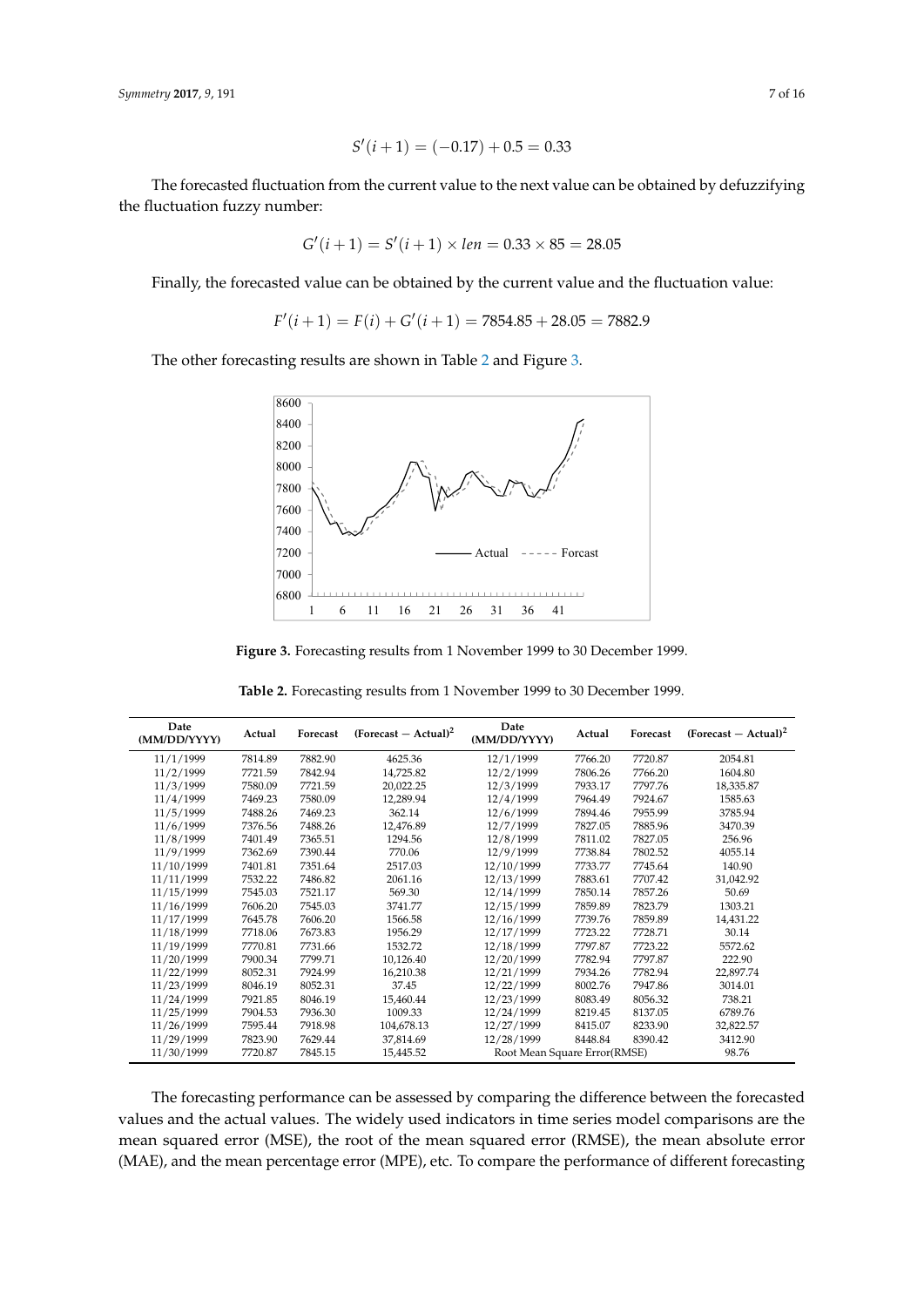methods, the Diebold-Mariano test statistic (S) is also widely used [\[49\]](#page-15-12). These indicators are defined by Equations  $(6)$ – $(10)$ :

$$
MSE = \frac{\sum_{t=1}^{n} (forecast(t) - actual(t))^2}{n}
$$
 (6)

$$
RMSE = \sqrt{\frac{\sum_{t=1}^{n} (forecast(t) - actual(t))^2}{n}}
$$
 (7)

$$
MAE = \frac{\sum_{t=1}^{n} |(forecast(t) - actual(t))|}{n}
$$
\n(8)

$$
MPE = \frac{\sum_{t=1}^{n} |(forecast(t) - actual(t))|/actual(t)}{n}
$$
\n(9)

$$
S = \frac{\overline{d}}{\left(Variance(\overline{d})\right)^{1/2}}, \ \overline{d} = \frac{\sum\limits_{t=1}^{n} \left(error \ of \ forecast1\right)^{2}_{t} - \sum\limits_{t=1}^{n} \left(error \ of \ forecast2\right)^{2}_{t}}{n}
$$
(10)

where *n* denotes the number of values forecasted, *forecast*(*t*) and *actual*(*t*) denote the predicted value *n n* and actual value at time *t*, respectively. *S* is a test statistic of the Diebold method that is used to compare the predictive accuracy of two forecasts obtained by different methods. *Forecast*1 represents compare the predictive accuracy of two forecasts obtained by different methods. Forecast1 represents the dataset obtained by method 1, and *Forecast*2 represents another dataset from method 2. If *S* > 0 and  $|S| > Z = 1.64$  at the 0.05 significance level, then *Forecast* 2 has better predictive accuracy than *Forecast*1. With respect to the proposed method for the ninth order, the MSE, RMSE, MAE, and MPE are 9753.63*,* 98.76*,* 76.32*,* and 0.01*, respectively.* and actual value at time the time time of time the Diebold method method that is used to the Diebold method that is used to the Diebold method that is used to the Diebold that is used to the Diebold method to the Diebold m

Let the order number *n* vary from two to 10; the RMSEs for different *n*th-order forecasting models are listed in Table [3.](#page-7-0) The item "Average" refers to the RMSE for the average forecasting results of these different *n*th-order ( $n = 2, 3, ..., 10$ ) models.

<span id="page-7-0"></span>Table 3. Comparison of forecasting errors for different *n*th orders.

|             | n      |       |        |       |        |        |        |       |        |         |  |
|-------------|--------|-------|--------|-------|--------|--------|--------|-------|--------|---------|--|
|             |        |       | 4      | 5     | 6      |        |        | Q     | 10     | Average |  |
| <b>RMSE</b> | 100.22 | 100.9 | 100.66 | 99.81 | 102.83 | 103.48 | 100.36 | 98.76 | 108.99 | 99.03   |  |

In practical forecasting, the average of the results of different *n*th-order (*n* = 2, 3, ..., 9) forecasting models is adopted to avoid the uncertainty. The proposed method is employed to forecast the TAIEX from 1997 to 2005. The forecasting results and errors are shown in Figure [4](#page-8-0) and Table [4.](#page-8-1)  $\sigma$  2005. The forecasting results and errors are shown in Figure 4.



**Figure 4.** *Cont*.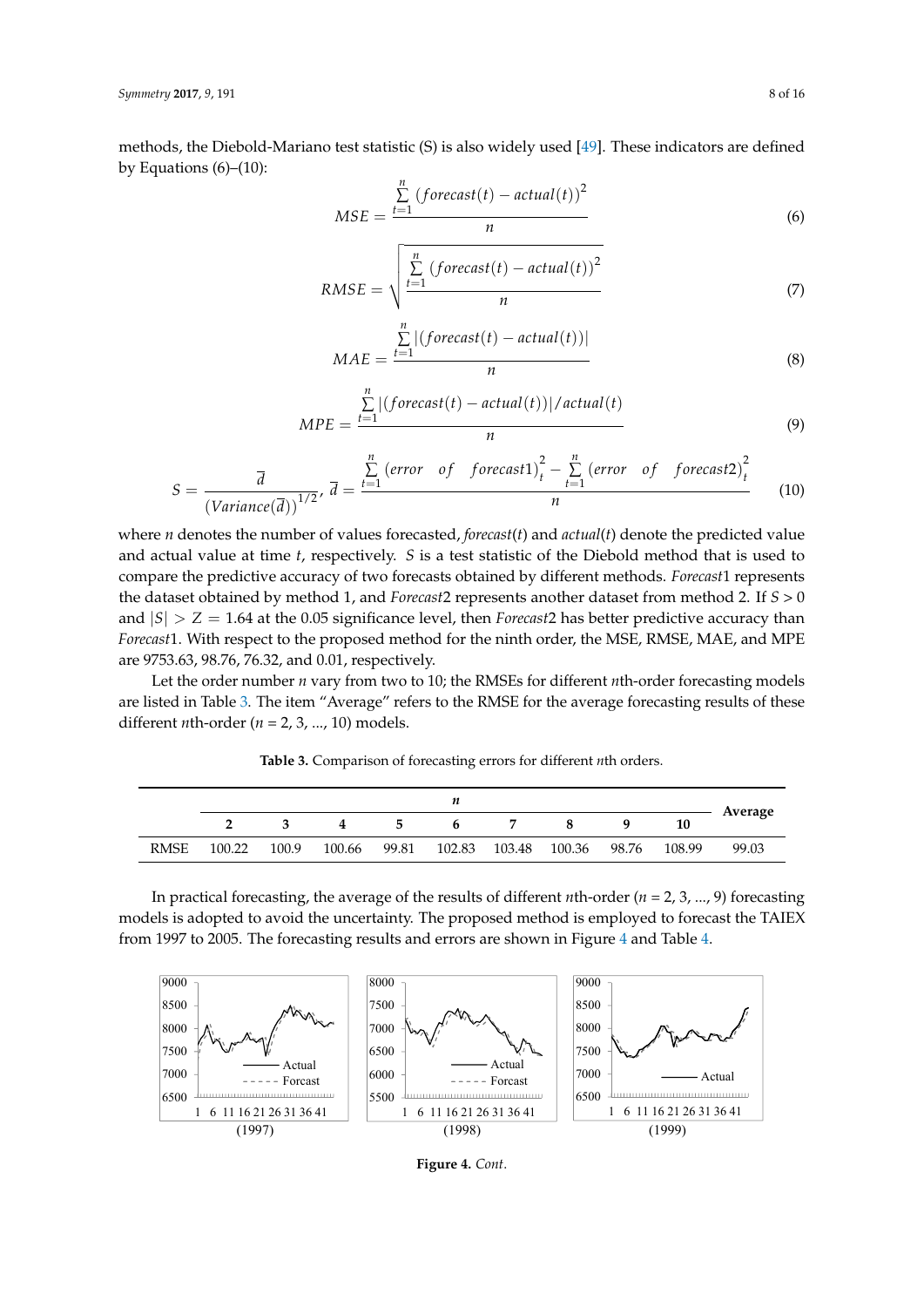<span id="page-8-0"></span>

**Figure 4.** The stock market fluctuation for the TAIEX test dataset (1997–2005). **Figure 4.** The stock market fluctuation for the TAIEX test dataset (1997–2005).

<span id="page-8-1"></span>

|             | Year   |        |       |             |        |       |      |       |       |  |  |
|-------------|--------|--------|-------|-------------|--------|-------|------|-------|-------|--|--|
|             | 1997   | 1998   | 1999  | <b>2000</b> | 2001   | 2002  | 2003 | 2004  | 2005  |  |  |
| <b>RMSE</b> | 141.89 | 119.85 | 99.03 | 128.62      | 125.64 | 66.29 | 53.2 | 56.11 | 55.83 |  |  |

**Table 4.** RMSEs of forecast errors for TAIEX 1997 to 2005.

Table [5](#page-8-2) shows a comparison between the RMSEs of different methods for forecasting the  $\sim$  10000  $\text{F}$  discourse or the intervals for number function of neutrosophic sets number function of neutrosophic sets  $\mu$ TAIEX1999. From this table, we can see that the performance of the proposed method is acceptable.<br>— The greatest advantage of the proposed method is that it does not need to determine the boundary of discourse or the intervals for number fuzzifying. Meanwhile, the introduction of neutrosophic sets into the expression of logical relationships makes it possible to employ a similar comparison method to locate the most appropriate rules for further forecasting. Therefore, the proposed method, to some extent, is more rigorous than other methods that just use meaningless values in the case of missing rules in the training data. Though the RMSEs of some of the other methods outperform adaptive expectation models to justify the final forecasting results. The method proposed in this paper **Methods RMSE S** is simpler and more easily realized by a computer program. the proposed method, they often need to determine complex discretization partitioning rules or use

Table 5. A comparison of RMSEs for different methods for forecasting the TAIEX1999.

Yu's Method (2005) [25] 145 1.82 \*\*

<span id="page-8-2"></span>

| <b>Methods</b>                     | <b>RMSE</b> | S        |
|------------------------------------|-------------|----------|
| Yu's Method (2005) [25]            | 145         | $1.82**$ |
| Hsieh et al.'s Method (2011) [48]  | 94          | $-0.42$  |
| Chang et al.'s Method (2011) [45]  | 100         | 0.21     |
| Cheng et al.'s Method (2013) [47]  | 103         | 0.42     |
| Chen et al.'s Method (2013) [46]   | 102.11      | 0.39     |
| Chen and Chen's Method (2015) [9]  | 103.9       | 0.29     |
| Chen and Chen's Method (2015) [44] | 92          | $-0.51$  |
| Zhao et al.'s Method (2016) [23]   | 110.85      | 1.16     |
| Jia et al.'s Method (2017) [17]    | 99.31       | 0.11     |
| The Proposed Method                | 99.03       |          |

\*\* The proposed method has better predictive accuracy than the method at the 5% significance level.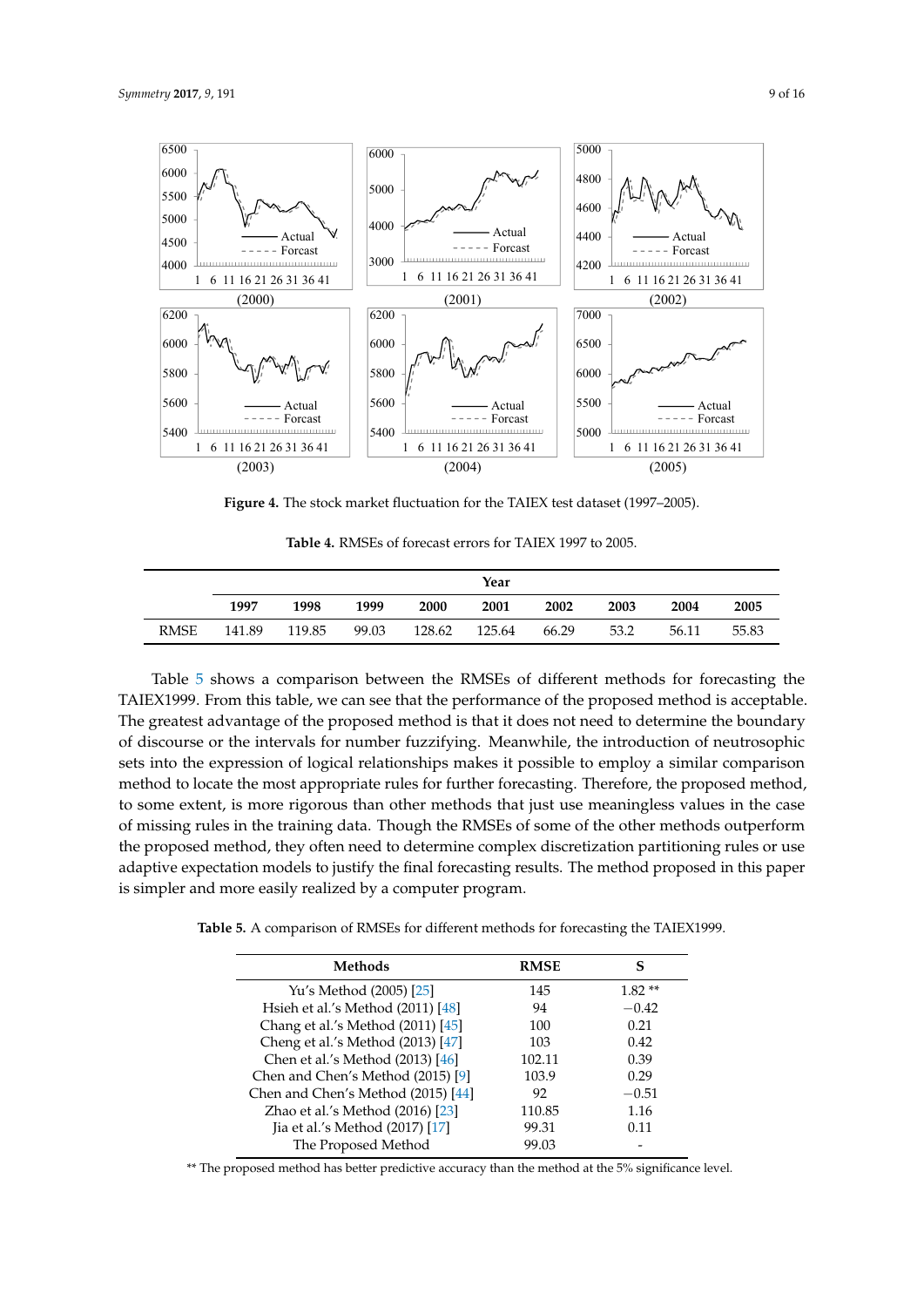## *4.2. Forecasting Shanghai Stock Exchange Composite Index*

The SHSECI is the most famous stock market index in China. In the following, we apply the proposed method to forecast the SHSECI from 2007 to 2015. For each year, the authentic datasets of the historical daily SHSECI closing prices between January and October are used as the training data, and the datasets from November to December are used as the testing data. The RMSEs of forecast errors are shown in Table [6.](#page-9-1)

<span id="page-9-1"></span>From Table [6,](#page-9-1) we can see that the proposed method can successfully predict the SHSECI stock market.

|             | Year   |      |       |       |       |       |       |       |      |  |  |
|-------------|--------|------|-------|-------|-------|-------|-------|-------|------|--|--|
|             | 2007   | 2008 | 2009  | 2010  | 2011  | 2012  | 2013  | 2014  | 2015 |  |  |
| <b>RMSE</b> | 113.47 | 71.6 | 49.14 | 45.35 | 27.74 | 25.83 | 19.95 | 41.42 | 64.6 |  |  |

**Table 6.** RMSEs of forecast errors for SHSECI from 2007 to 2015.

# <span id="page-9-0"></span>**5. Conclusions**

In this paper, a novel forecasting model is proposed based on neutrosophic logical relationships, the Jaccard similarity measure, and on fluctuations of the time series. The high-order fuzzy-fluctuation logical relationships are represented by neutrosophic logical relationships. Therefore, we can use the Jaccard similarity measure method to find the optimal forecasting rules. The biggest advantage of this method is that it can deal with the problem of lack of rules. Considering the fact that future fluctuation is more important than the indicated number itself, this method focuses on the forecasting of fluctuation orientations in terms of the extent of the fluctuation rather than on the real numbers. Meanwhile, utilizing NLRs instead of FLRs makes it possible to select the most appropriate rules for further forecasting. Therefore, the proposed method is more rigorous and interpretable. Experiments show that the parameters generated by the training dataset can be successfully used for future datasets as well. In order to compare the performance with that of other methods, we took the TAIEX 1999 as an example. We also forecasted TAIEX 1997–2005 and SHSECI 2007–2015 to verify its effectiveness and universality. In the future, we will consider other factors that might affect the fluctuation of the stock market, such as the trade volume, the beginning value, the end value, etc. We will also consider the influence of other stock markets, such as the Dow Jones, the National Association of Securities Dealers Automated Quotations (NASDAQ), the M1b, and so on.

**Acknowledgments:** The authors are indebted to anonymous reviewers for their very insightful comments and constructive suggestions, which help ameliorate the quality of this paper. This work was supported by the National Natural Science Foundation of China under grant 71471076, the Fund of the Ministry of Education of Humanities and Social Sciences (14YJAZH025), the Fund of the China Nation Tourism Administration (15TACK003), the Natural Science Foundation of Shandong Province (ZR2013GM003), and the Foundation Program of Jiangsu University (16JDG005).

**Author Contributions:** Hongjun Guan designed the experiments and wrote the paper; Shuang Guan performed the experiments and analyzed the data; and Aiwu Zhao conceived the main idea of the method.

**Conflicts of Interest:** The authors declare no conflict of interest.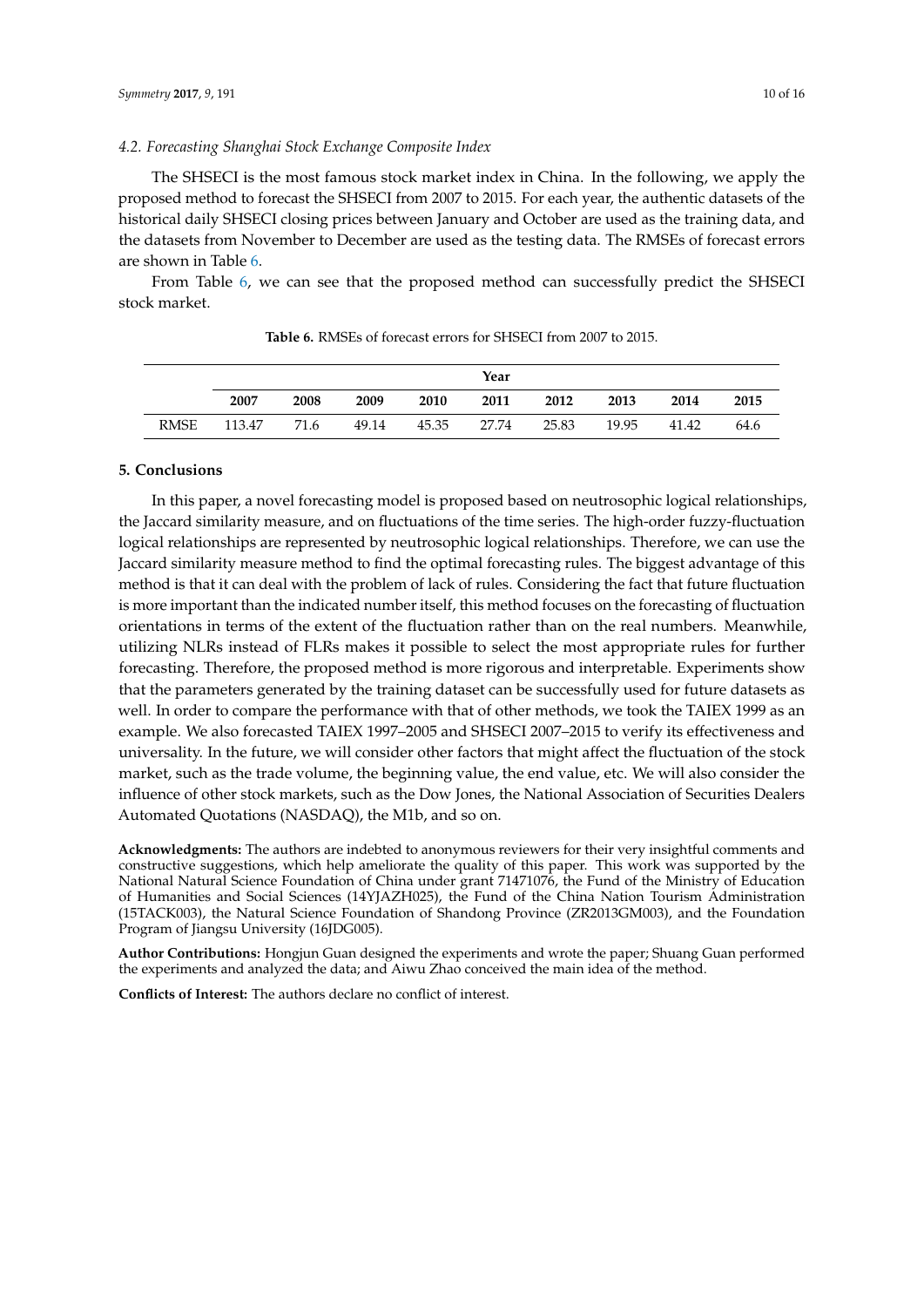# **Appendix A**

#### **Date (MM/DD/YYYY) TAIEX Fluctuation Fuzzified Date (MM/DD/YYYY) TAIEX Fluctuation Fuzzified Date (MM/DD/YYYY) TAIEX Fluctuation Fuzzified** 1/5/1999 6152.43 - - 4/17/1999 7581.5 114.68 3 7/26/1999 7595.71 −128.81 1 1/6/1999 6199.91 47.48 3 4/19/1999 7623.18 41.68 2 7/27/1999 7367.97 −227.74 1 1/7/1999 6404.31 204.4 3 4/20/1999 7627.74 4.56 2 7/28/1999 7484.5 116.53 3 1/8/1999 6421.75 17.44 2 4/21/1999 7474.16 −153.58 1 7/29/1999 7359.37 −125.13 1 1/11/1999 6406.99 −14.76 2 4/22/1999 7494.6 20.44 2 7/30/1999 7413.11 53.74 3 1/12/1999 6363.89 −43.1 1 4/23/1999 7612.8 118.2 3 7/31/1999 7326.75 −86.36 1 1/13/1999 6319.34 −44.55 1 4/26/1999 7629.09 16.29 2 8/2/1999 7195.94 −130.81 1 1/14/1999 6241.32 −78.02 1 4/27/1999 7550.13 −78.96 1 8/3/1999 7175.19 −20.75 2 1/15/1999 6454.6 213.28 3 4/28/1999 7496.61 −53.52 1 8/4/1999 7110.8 −64.39 1 1/16/1999 6483.3 28.7 2 4/29/1999 7289.62 −206.99 1 8/5/1999 6959.73 −151.07 1 1/18/1999 6377.25 −106.05 1 4/30/1999 7371.17 81.55 3 8/6/1999 6823.52 −136.21 1 1/19/1999 6343.36 −33.89 2 5/3/1999 7383.26 12.09 2 8/7/1999 7049.74 226.22 3 1/20/1999 6310.71 −32.65 2 5/4/1999 7588.04 204.78 3 8/9/1999 7028.01 −21.73 2 1/21/1999 6332.2 21.49 2 5/5/1999 7572.16 −15.88 2 8/10/1999 7269.6 241.59 3 1/22/1999 6228.95 −103.25 1 5/6/1999 7560.05 −12.11 2 8/11/1999 7228.68 −40.92 2 1/25/1999 6033.21 −195.74 1 5/7/1999 7469.33 −90.72 1 8/12/1999 7330.24 101.56 3 1/26/1999 6115.64 82.43 3 5/10/1999 7484.37 15.04 2 8/13/1999 7626.05 295.81 3 1/27/1999 6138.87 23.23 2 5/11/1999 7474.45 −9.92 2 8/16/1999 8018.47 392.42 3 1/28/1999 6063.41 −75.46 1 5/12/1999 7448.41 −26.04 2 8/17/1999 8083.43 64.96 3 1/29/1999 5984 −79.41 1 5/13/1999 7416.2 −32.21 2 8/18/1999 7993.71 −89.72 1 1/30/1999 5998.32 14.32 2 5/14/1999 7592.53 176.33 3 8/19/1999 7964.67 −29.04 2 2/1/1999 5862.79 −135.53 1 5/15/1999 7576.64 −15.89 2 8/20/1999 8117.42 152.75 3 2/2/1999 5749.64 −113.15 1 5/17/1999 7599.76 23.12 2 8/21/1999 8153.57 36.15 2 2/3/1999 5743.86 −5.78 2 5/18/1999 7585.51 −14.25 2 8/23/1999 8119.98 −33.59 2 2/4/1999 5514.89 −228.97 1 5/19/1999 7614.6 29.09 2 8/24/1999 7984.39 −135.59 1 2/5/1999 5474.79 −40.1 2 5/20/1999 7608.88 −5.72 2 8/25/1999 8127.09 142.7 3 2/6/1999 5710.18 235.39 3 5/21/1999 7606.69 −2.19 2 8/26/1999 8097.57 −29.52 2 2/8/1999 5822.98 112.8 3 5/24/1999 7588.23 −18.46 2 8/27/1999 8053.97 −43.6 1 2/9/1999 5723.73 −99.25 1 5/25/1999 7417.03 −171.2 1 8/30/1999 8071.36 17.39 2 2/10/1999 5798 74.27 3 5/26/1999 7426.63 9.6 2 8/31/1999 8157.73 86.37 3 2/20/1999 6072.33 274.33 3 5/27/1999 7469.01 42.38 2 9/1/1999 8273.33 115.6 3 2/22/1999 6313.63 241.3 3 5/28/1999 7387.37 −81.64 1 9/2/1999 8226.15 −47.18 1 2/23/1999 6180.94 −132.69 1 5/29/1999 7419.7 32.33 2 9/3/1999 8073.97 −152.18 1 2/24/1999 6238.87 57.93 3 5/31/1999 7316.57 −103.13 1 9/4/1999 8065.11 −8.86 2 2/25/1999 6275.53 36.66 2 6/1/1999 7397.62 81.05 3 9/6/1999 8130.28 65.17 3 2/26/1999 6318.52 42.99 3 6/2/1999 7488.03 90.41 3 9/7/1999 7945.76 −184.52 1 3/1/1999 6312.25 −6.27 2 6/3/1999 7572.91 84.88 3 9/8/1999 7973.3 27.54 2

#### **Table A1.** Historical training data and fuzzified fluctuation data of TAIEX 1999.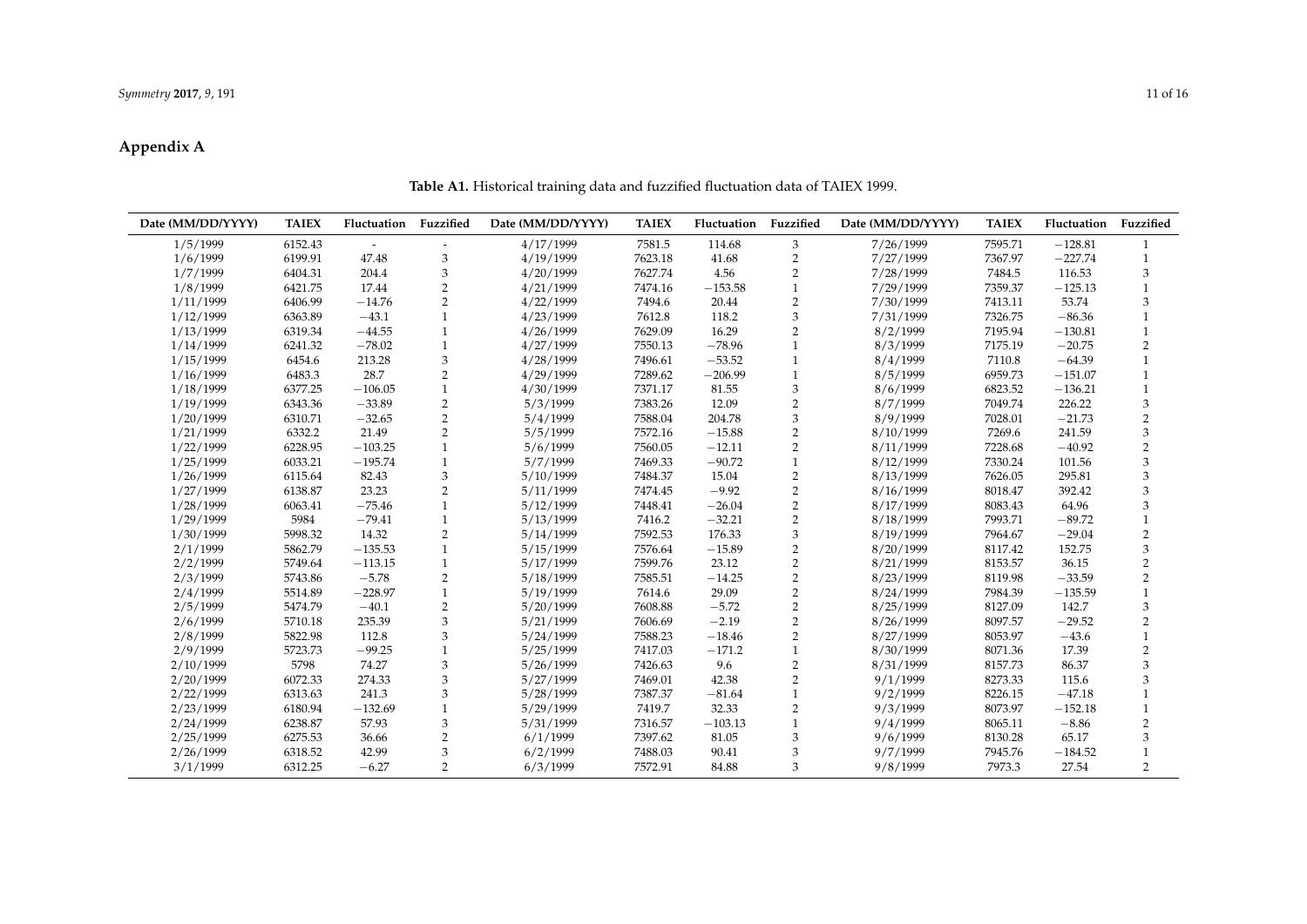**Table A1.** *Cont*.

<span id="page-11-0"></span>

| Date (MM/DD/YYYY) | <b>TAIEX</b> | Fluctuation | Fuzzified      | Date (MM/DD/YYYY) | <b>TAIEX</b> | Fluctuation | Fuzzified                 | Date (MM/DD/YYYY) | <b>TAIEX</b> | Fluctuation | Fuzzified      |
|-------------------|--------------|-------------|----------------|-------------------|--------------|-------------|---------------------------|-------------------|--------------|-------------|----------------|
| 3/2/1999          | 6263.54      | $-48.71$    | $\mathbf{1}$   | 6/4/1999          | 7590.44      | 17.53       | 2                         | 9/9/1999          | 8025.02      | 51.72       | 3              |
| 3/3/1999          | 6403.14      | 139.6       | 3              | 6/5/1999          | 7639.3       | 48.86       | $\ensuremath{\mathsf{3}}$ | 9/10/1999         | 8161.46      | 136.44      | 3              |
| 3/4/1999          | 6393.74      | $-9.4$      | $\overline{2}$ | 6/7/1999          | 7802.69      | 163.39      | 3                         | 9/13/1999         | 8178.69      | 17.23       | 2              |
| 3/5/1999          | 6383.09      | $-10.65$    | $\overline{2}$ | 6/8/1999          | 7892.13      | 89.44       | 3                         | 9/14/1999         | 8092.02      | $-86.67$    |                |
| 3/6/1999          | 6421.73      | 38.64       | $\overline{2}$ | 6/9/1999          | 7957.71      | 65.58       | 3                         | 9/15/1999         | 7971.04      | $-120.98$   |                |
| 3/8/1999          | 6431.96      | 10.23       | $\overline{2}$ | 6/10/1999         | 7996.76      | 39.05       | $\overline{2}$            | 9/16/1999         | 7968.9       | $-2.14$     | $\overline{2}$ |
| 3/9/1999          | 6493.43      | 61.47       | $\mathfrak z$  | 6/11/1999         | 7979.4       | $-17.36$    | $\overline{2}$            | 9/17/1999         | 7916.92      | $-51.98$    |                |
| 3/10/1999         | 6486.61      | $-6.82$     | $\overline{2}$ | 6/14/1999         | 7973.58      | $-5.82$     | $\overline{2}$            | 9/18/1999         | 8016.93      | 100.01      | 3              |
| 3/11/1999         | 6436.8       | $-49.81$    | $\mathbf{1}$   | 6/15/1999         | 7960         | $-13.58$    | $\overline{2}$            | 9/20/1999         | 7972.14      | $-44.79$    |                |
| 3/12/1999         | 6462.73      | 25.93       | 2              | 6/16/1999         | 8059.02      | 99.02       | 3                         | 9/27/1999         | 7759.93      | $-212.21$   |                |
| 3/15/1999         | 6598.32      | 135.59      | 3              | 6/17/1999         | 8274.36      | 215.34      | 3                         | 9/28/1999         | 7577.85      | $-182.08$   |                |
| 3/16/1999         | 6672.23      | 73.91       | 3              | 6/21/1999         | 8413.48      | 139.12      | 3                         | 9/29/1999         | 7615.45      | 37.6        | 2              |
| 3/17/1999         | 6757.07      | 84.84       | 3              | 6/22/1999         | 8608.91      | 195.43      | 3                         | 9/30/1999         | 7598.79      | $-16.66$    | $\overline{2}$ |
| 3/18/1999         | 6895.01      | 137.94      | 3              | 6/23/1999         | 8492.32      | $-116.59$   |                           | 10/1/1999         | 7694.99      | 96.2        | 3              |
| 3/19/1999         | 6997.29      | 102.28      | 3              | 6/24/1999         | 8589.31      | 96.99       | 3                         | 10/2/1999         | 7659.55      | $-35.44$    | $\overline{2}$ |
| 3/20/1999         | 6993.38      | $-3.91$     | $\overline{2}$ | 6/25/1999         | 8265.96      | $-323.35$   | $\mathbf{1}$              | 10/4/1999         | 7685.48      | 25.93       | $\overline{2}$ |
| 3/22/1999         | 7043.23      | 49.85       | 3              | 6/28/1999         | 8281.45      | 15.49       | $\overline{2}$            | 10/5/1999         | 7557.01      | $-128.47$   |                |
| 3/23/1999         | 6945.48      | $-97.75$    |                | 6/29/1999         | 8514.27      | 232.82      | 3                         | 10/6/1999         | 7501.63      | $-55.38$    |                |
| 3/24/1999         | 6889.42      | $-56.06$    | $\mathbf{1}$   | 6/30/1999         | 8467.37      | $-46.9$     | $\mathbf{1}$              | 10/7/1999         | 7612         | 110.37      | 3              |
| 3/25/1999         | 6941.38      | 51.96       | 3              | 7/2/1999          | 8572.09      | 104.72      | 3                         | 10/8/1999         | 7552.98      | $-59.02$    |                |
| 3/26/1999         | 7033.25      | 91.87       | 3              | 7/3/1999          | 8563.55      | $-8.54$     | $\overline{2}$            | 10/11/1999        | 7607.11      | 54.13       | 3              |
| 3/29/1999         | 6901.68      | $-131.57$   |                | 7/5/1999          | 8593.35      | 29.8        | $\overline{2}$            | 10/12/1999        | 7835.37      | 228.26      | 3              |
| 3/30/1999         | 6898.66      | $-3.02$     | 2              | 7/6/1999          | 8454.49      | $-138.86$   |                           | 10/13/1999        | 7836.94      | 1.57        | $\overline{2}$ |
| 3/31/1999         | 6881.72      | $-16.94$    | $\overline{2}$ | 7/7/1999          | 8470.07      | 15.58       | $\overline{2}$            | 10/14/1999        | 7879.91      | 42.97       | 3              |
| 4/1/1999          | 7018.68      | 136.96      | 3              | 7/8/1999          | 8592.43      | 122.36      | 3                         | 10/15/1999        | 7819.09      | $-60.82$    |                |
| 4/2/1999          | 7232.51      | 213.83      | 3              | 7/9/1999          | 8550.27      | $-42.16$    | $\overline{2}$            | 10/16/1999        | 7829.39      | 10.3        |                |
| 4/3/1999          | 7182.2       | $-50.31$    |                | 7/12/1999         | 8463.9       | $-86.37$    | $\mathbf{1}$              | 10/18/1999        | 7745.26      | $-84.13$    |                |
| 4/6/1999          | 7163.99      | $-18.21$    | 2              | 7/13/1999         | 8204.5       | $-259.4$    | $\mathbf{1}$              | 10/19/1999        | 7692.96      | $-52.3$     |                |
| 4/7/1999          | 7135.89      | $-28.1$     | $\overline{2}$ | 7/14/1999         | 7888.66      | $-315.84$   | $\mathbf{1}$              | 10/20/1999        | 7666.64      | $-26.32$    | 2              |
| 4/8/1999          | 7273.41      | 137.52      | 3              | 7/15/1999         | 7918.04      | 29.38       | $\overline{2}$            | 10/21/1999        | 7654.9       | $-11.74$    | $\overline{2}$ |
| 4/9/1999          | 7265.7       | $-7.71$     | $\overline{2}$ | 7/16/1999         | 7411.58      | $-506.46$   | $\mathbf{1}$              | 10/22/1999        | 7559.63      | $-95.27$    |                |
| 4/12/1999         | 7242.4       | $-23.3$     | $\overline{2}$ | 7/17/1999         | 7366.23      | $-45.35$    | $\mathbf{1}$              | 10/25/1999        | 7680.87      | 121.24      | 3              |
| 4/13/1999         | 7337.85      | 95.45       | 3              | 7/19/1999         | 7386.89      | 20.66       | $\overline{2}$            | 10/26/1999        | 7700.29      | 19.42       | $\overline{2}$ |
| 4/14/1999         | 7398.65      | 60.8        | 3              | 7/20/1999         | 7806.85      | 419.96      | 3                         | 10/27/1999        | 7701.22      | 0.93        | 2              |
| 4/15/1999         | 7498.17      | 99.52       | 3              | 7/21/1999         | 7786.65      | $-20.2$     | $\overline{2}$            | 10/28/1999        | 7681.85      | $-19.37$    | 2              |
| 4/16/1999         | 7466.82      | $-31.35$    | $\overline{2}$ | 7/22/1999         | 7678.67      | $-107.98$   | $\mathbf{1}$              | 10/29/1999        | 7706.67      | 24.82       | $\overline{2}$ |
| 4/17/1999         | 7581.5       | 114.68      | 3              | 7/23/1999         | 7724.52      | 45.85       | 3                         | 10/30/1999        | 7854.85      | 148.18      | 3              |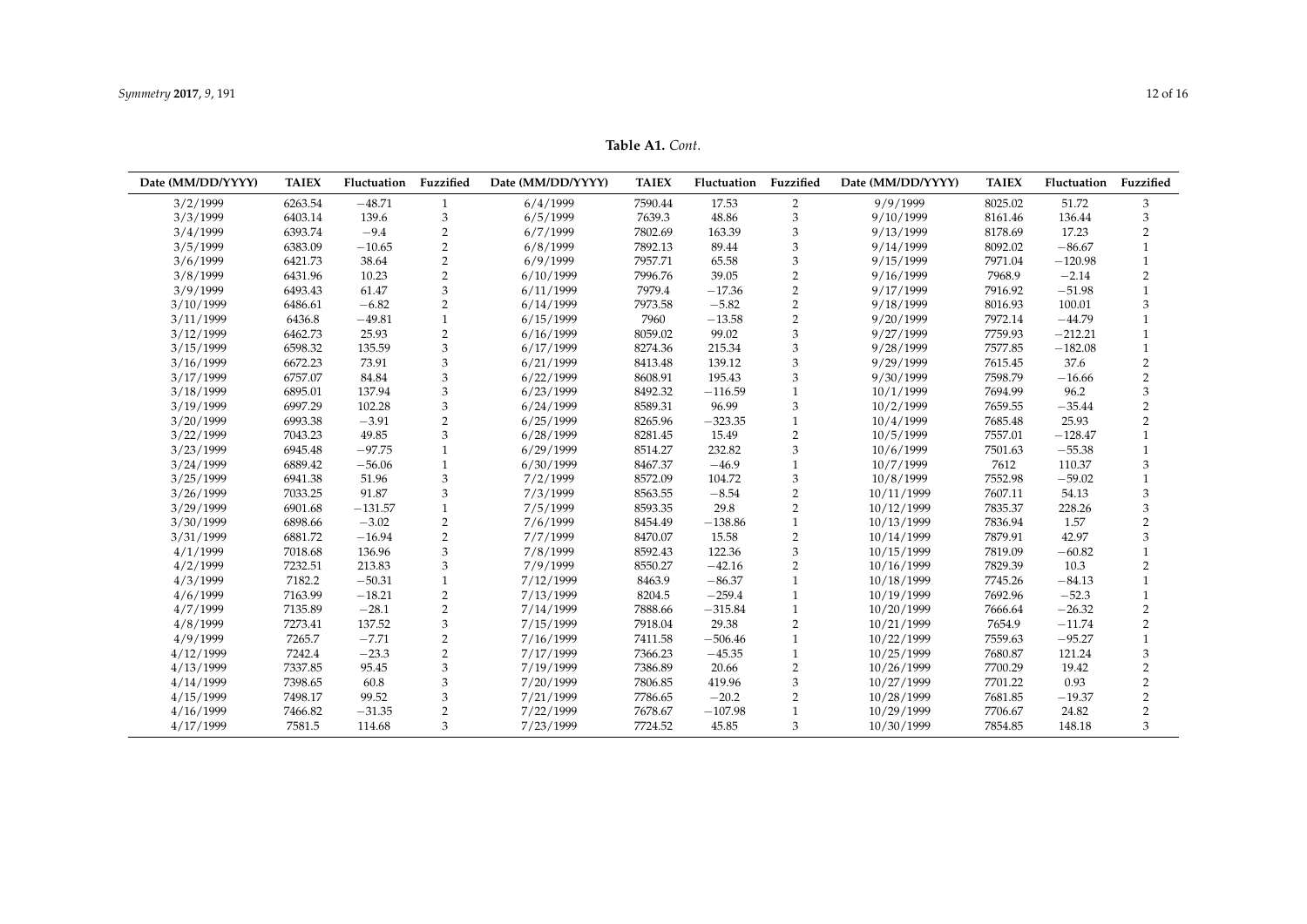| Date<br>(MM/DD/YYYY) | <b>FFLR</b>                               | <b>LHS of NLR</b>  | Date<br>(MM/DD/YYYY) | <b>FFLR</b>                               | <b>LHS of NLR</b>  | Date<br>(MM/DD/YYYY) | <b>FFLR</b>                               | <b>LHS of NLR</b>  | Date<br>(MM/DD/YYYY) | <b>FFLR</b>                               | <b>LHS of NLR</b>  |
|----------------------|-------------------------------------------|--------------------|----------------------|-------------------------------------------|--------------------|----------------------|-------------------------------------------|--------------------|----------------------|-------------------------------------------|--------------------|
| 1/18/1999            | $2,3,1,1,1,2,2,3,3 \rightarrow 2$         | (0.33, 0.33, 0.33) | 4/3/1999             | $3,3,2,2,1,3,3,1,1 \rightarrow 3$         | (0.33, 0.22, 0.44) | 6/11/1999            | $2,3,3,3,3,2,3,3,3 \rightarrow 2$         | (0,0.22,0.78)      | 8/21/1999            | $3,2,1,3,3,3,3,2,3 \rightarrow 3$         | (0.11, 0.22, 0.67) |
| 1/19/1999            | $1,2,3,1,1,1,2,2,3 \rightarrow 1$         | (0.44, 0.33, 0.22) | 4/6/1999             | $1,3,3,2,2,1,3,3,1 \rightarrow 1$         | (0.33, 0.22, 0.44) | 6/14/1999            | $2,2,3,3,3,3,2,3,3 \rightarrow 2$         | (0,0.33,0.67)      | 8/23/1999            | $2,3,2,1,3,3,3,3,2 \rightarrow 2$         | (0.11, 0.33, 0.56) |
| 1/20/1999            | $2,1,2,3,1,1,1,2,2 \rightarrow 2$         | (0.44, 0.44, 0.11) | 4/7/1999             | $2,1,3,3,2,2,1,3,3 \rightarrow 2$         | (0.22, 0.33, 0.44) | 6/15/1999            | $2,2,2,3,3,3,3,2,3 \rightarrow 2$         | (0,0.44,0.56)      | 8/24/1999            | $2,2,3,2,1,3,3,3,3 \rightarrow 2$         | (0.11, 0.33, 0.56) |
| 1/21/1999            | $2,2,1,2,3,1,1,1,2 \rightarrow 2$         | (0.44, 0.44, 0.11) | 4/8/1999             | $2,2,1,3,3,2,2,1,3 \rightarrow 2$         | (0.22, 0.44, 0.33) | 6/16/1999            | $2,2,2,2,3,3,3,3,2 \rightarrow 2$         | (0,0.56,0.44)      | 8/25/1999            | $1,2,2,3,2,1,3,3,3 \rightarrow 1$         | (0.22, 0.33, 0.44) |
| 1/22/1999            | $2,2,2,1,2,3,1,1,1 \rightarrow 2$         | (0.44, 0.44, 0.11) | 4/9/1999             | $3,2,2,1,3,3,2,2,1 \rightarrow 3$         | (0.22, 0.44, 0.33) | 6/17/1999            | $3,2,2,2,2,3,3,3,3 \rightarrow 3$         | (0,0.44,0.56)      | 8/26/1999            | $3,1,2,2,3,2,1,3,3 \rightarrow 3$         | (0.22, 0.33, 0.44) |
| 1/25/1999            | $1,2,2,2,1,2,3,1,1 \rightarrow 1$         | (0.44, 0.44, 0.11) | 4/12/1999            | $2,3,2,2,1,3,3,2,2 \rightarrow 2$         | (0.11, 0.56, 0.33) | 6/21/1999            | $3,3,2,2,2,2,3,3,3 \rightarrow 3$         | (0,0.44,0.56)      | 8/27/1999            | $2,3,1,2,2,3,2,1,3 \rightarrow 2$         | (0.22, 0.44, 0.33) |
| 1/26/1999            | $1, 1, 2, 2, 2, 1, 2, 3, 1 \rightarrow 1$ | (0.44, 0.44, 0.11) | 4/13/1999            | $2,2,3,2,2,1,3,3,2 \rightarrow 2$         | (0.11, 0.56, 0.33) | 6/22/1999            | $3,3,3,2,2,2,2,3,3 \rightarrow 3$         | (0,0.44,0.56)      | 8/30/1999            | $1,2,3,1,2,2,3,2,1 \rightarrow 1$         | (0.33, 0.44, 0.22) |
| 1/27/1999            | $3,1,1,2,2,2,1,2,3 \rightarrow 3$         | (0.33, 0.44, 0.22) | 4/14/1999            | $3,2,2,3,2,2,1,3,3 \rightarrow 3$         | (0.11, 0.44, 0.44) | 6/23/1999            | $3,3,3,3,2,2,2,2,3 \rightarrow 3$         | (0,0.44,0.56)      | 8/31/1999            | $2,1,2,3,1,2,2,3,2 \rightarrow 2$         | (0.22, 0.56, 0.22) |
| 1/28/1999            | $2,3,1,1,2,2,2,1,2 \rightarrow 2$         | (0.33, 0.56, 0.11) | 4/15/1999            | $3,3,2,2,3,2,2,1,3 \rightarrow 3$         | (0.11, 0.44, 0.44) | 6/24/1999            | $1,3,3,3,3,2,2,2,2 \rightarrow 1$         | (0.11, 0.44, 0.44) | 9/1/1999             | $3,2,1,2,3,1,2,2,3 \rightarrow 3$         | (0.22, 0.44, 0.33) |
| 1/29/1999            | $1,2,3,1,1,2,2,2,1 \rightarrow 1$         | (0.44, 0.44, 0.11) | 4/16/1999            | $3,3,3,2,2,3,2,2,1 \rightarrow 3$         | (0.11, 0.44, 0.44) | 6/25/1999            | $3,1,3,3,3,3,2,2,2 \rightarrow 3$         | (0.11, 0.33, 0.56) | 9/2/1999             | $3,3,2,1,2,3,1,2,2 \rightarrow 3$         | (0.22, 0.44, 0.33) |
| 1/30/1999            | $1, 1, 2, 3, 1, 1, 2, 2, 2 \rightarrow 1$ | (0.44, 0.44, 0.11) | 4/17/1999            | $2,3,3,3,2,2,3,2,2 \rightarrow 2$         | (0,0.56,0.44)      | 6/28/1999            | $1,3,1,3,3,3,3,2,2 \rightarrow 1$         | (0.22, 0.22, 0.56) | 9/3/1999             | $1,3,3,2,1,2,3,1,2 \rightarrow 1$         | (0.33, 0.33, 0.33) |
| 2/1/1999             | $2,1,1,2,3,1,1,2,2 \rightarrow 2$         | (0.44, 0.44, 0.11) | 4/19/1999            | $3,2,3,3,3,2,2,3,2 \rightarrow 3$         | (0,0.44,0.56)      | 6/29/1999            | $2,1,3,1,3,3,3,3,2 \rightarrow 2$         | (0.22, 0.22, 0.56) | 9/4/1999             | $1, 1, 3, 3, 2, 1, 2, 3, 1 \rightarrow 1$ | (0.44, 0.22, 0.33) |
| 2/2/1999             | $1,2,1,1,2,3,1,1,2 \rightarrow 1$         | (0.56, 0.33, 0.11) | 4/20/1999            | $2,3,2,3,3,3,2,2,3 \rightarrow 2$         | (0,0.44,0.56)      | 6/30/1999            | $3,2,1,3,1,3,3,3,3 \rightarrow 3$         | (0.22, 0.11, 0.67) | 9/6/1999             | $2,1,1,3,3,2,1,2,3 \rightarrow 2$         | (0.33, 0.33, 0.33) |
| 2/3/1999             | $1, 1, 2, 1, 1, 2, 3, 1, 1 \rightarrow 1$ | (0.67, 0.22, 0.11) | 4/21/1999            | $2,2,3,2,3,3,3,2,2 \rightarrow 2$         | (0,0.56,0.44)      | 7/2/1999             | $1,3,2,1,3,1,3,3,3 \rightarrow 1$         | (0.33, 0.11, 0.56) | 9/7/1999             | $3,2,1,1,3,3,2,1,2 \rightarrow 3$         | (0.33, 0.33, 0.33) |
| 2/4/1999             | $2,1,1,2,1,1,2,3,1 \rightarrow 2$         | (0.56, 0.33, 0.11) | 4/22/1999            | $1,2,2,3,2,3,3,3,2 \rightarrow 1$         | (0.11, 0.44, 0.44) | 7/3/1999             | $3,1,3,2,1,3,1,3,3 \rightarrow 3$         | (0.33, 0.11, 0.56) | 9/8/1999             | $1,3,2,1,1,3,3,2,1 \rightarrow 1$         | (0.44, 0.22, 0.33) |
| 2/5/1999             | $1,2,1,1,2,1,1,2,3 \rightarrow 1$         | (0.56, 0.33, 0.11) | 4/23/1999            | $2,1,2,2,3,2,3,3,3 \rightarrow 2$         | (0.11.0.44.0.44)   | 7/5/1999             | $2,3,1,3,2,1,3,1,3 \rightarrow 2$         | (0.33, 0.22, 0.44) | 9/9/1999             | $2,1,3,2,1,1,3,3,2 \rightarrow 2$         | (0.33, 0.33, 0.33) |
| 2/6/1999             | $2,1,2,1,1,2,1,1,2 \rightarrow 2$         | (0.56, 0.44, 0)    | 4/26/1999            | $3,2,1,2,2,3,2,3,3 \rightarrow 3$         | (0.11, 0.44, 0.44) | 7/6/1999             | $2,2,3,1,3,2,1,3,1 \rightarrow 2$         | (0.33, 0.33, 0.33) | 9/10/1999            | $3,2,1,3,2,1,1,3,3 \rightarrow 3$         | (0.33, 0.22, 0.44) |
| 2/8/1999             | $3,2,1,2,1,1,2,1,1 \rightarrow 3$         | (0.56, 0.33, 0.11) | 4/27/1999            | $2,3,2,1,2,2,3,2,3 \rightarrow 2$         | (0.11, 0.56, 0.33) | 7/7/1999             | $1,2,2,3,1,3,2,1,3 \rightarrow 1$         | (0.33, 0.33, 0.33) | 9/13/1999            | $3,3,2,1,3,2,1,1,3 \rightarrow 3$         | (0.33, 0.22, 0.44) |
| 2/9/1999             | $3,3,2,1,2,1,1,2,1 \rightarrow 3$         | (0.44, 0.33, 0.22) | 4/28/1999            | $1,2,3,2,1,2,2,3,2 \rightarrow 1$         | (0.22, 0.56, 0.22) | 7/8/1999             | $2,1,2,2,3,1,3,2,1 \rightarrow 2$         | (0.33, 0.44, 0.22) | 9/14/1999            | $2,3,3,2,1,3,2,1,1 \rightarrow 2$         | (0.33, 0.33, 0.33) |
| 2/10/1999            | $1,3,3,2,1,2,1,1,2 \rightarrow 1$         | (0.44, 0.33, 0.22) | 4/29/1999            | $1, 1, 2, 3, 2, 1, 2, 2, 3 \rightarrow 1$ | (0.33, 0.44, 0.22) | 7/9/1999             | $3,2,1,2,2,3,1,3,2 \rightarrow 3$         | (0.22, 0.44, 0.33) | 9/15/1999            | $1,2,3,3,2,1,3,2,1 \rightarrow 1$         | (0.33, 0.33, 0.33) |
| 2/20/1999            | $3,1,3,3,2,1,2,1,1 \rightarrow 3$         | (0.44, 0.22, 0.33) | 4/30/1999            | $1,1,1,2,3,2,1,2,2 \rightarrow 1$         | (0.44, 0.44, 0.11) | 7/12/1999            | $2,3,2,1,2,2,3,1,3 \rightarrow 2$         | (0.22, 0.44, 0.33) | 9/16/1999            | $1, 1, 2, 3, 3, 2, 1, 3, 2 \rightarrow 1$ | (0.33, 0.33, 0.33) |
| 2/22/1999            | $3,3,1,3,3,2,1,2,1 \rightarrow 3$         | (0.33, 0.22, 0.44) | 5/3/1999             | $3,1,1,1,2,3,2,1,2 \rightarrow 3$         | (0.44, 0.33, 0.22) | 7/13/1999            | $1,2,3,2,1,2,2,3,1 \rightarrow 1$         | (0.33, 0.44, 0.22) | 9/17/1999            | $2,1,1,2,3,3,2,1,3 \rightarrow 2$         | (0.33, 0.33, 0.33) |
| 2/23/1999            | $3,3,3,1,3,3,2,1,2 \rightarrow 3$         | (0.22, 0.22, 0.56) | 5/4/1999             | $2,3,1,1,1,2,3,2,1 \rightarrow 2$         | (0.44, 0.33, 0.22) | 7/14/1999            | $1, 1, 2, 3, 2, 1, 2, 2, 3 \rightarrow 1$ | (0.33, 0.44, 0.22) | 9/18/1999            | $1,2,1,1,2,3,3,2,1 \rightarrow 1$         | (0.44, 0.33, 0.22) |
| 2/24/1999            | $1,3,3,3,1,3,3,2,1 \rightarrow 1$         | (0.33, 0.11, 0.56) | 5/5/1999             | $3,2,3,1,1,1,2,3,2 \rightarrow 3$         | (0.33, 0.33, 0.33) | 7/15/1999            | $1,1,1,2,3,2,1,2,2 \rightarrow 1$         | (0.44, 0.44, 0.11) | 9/20/1999            | $3,1,2,1,1,2,3,3,2 \rightarrow 3$         | (0.33, 0.33, 0.33) |
| 2/25/1999            | $3,1,3,3,3,1,3,3,2 \rightarrow 3$         | (0.22, 0.11, 0.67) | 5/6/1999             | $2,3,2,3,1,1,1,2,3 \rightarrow 2$         | (0.33, 0.33, 0.33) | 7/16/1999            | $2,1,1,1,2,3,2,1,2 \rightarrow 2$         | (0.44, 0.44, 0.11) | 9/27/1999            | $1,3,1,2,1,1,2,3,3 \rightarrow 1$         | (0.44, 0.22, 0.33) |
| 2/26/1999            | $2,3,1,3,3,3,1,3,3 \rightarrow 2$         | (0.22, 0.11, 0.67) | 5/7/1999             | $2,2,3,2,3,1,1,1,2 \rightarrow 2$         | (0.33, 0.44, 0.22) | 7/17/1999            | $1,2,1,1,1,2,3,2,1 \rightarrow 1$         | (0.56, 0.33, 0.11) | 9/28/1999            | $1, 1, 3, 1, 2, 1, 1, 2, 3 \rightarrow 1$ | (0.56, 0.22, 0.22) |
| 3/1/1999             | $3,2,3,1,3,3,3,1,3 \rightarrow 3$         | (0.22, 0.11, 0.67) | 5/10/1999            | $1,2,2,3,2,3,1,1,1 \rightarrow 1$         | (0.44, 0.33, 0.22) | 7/19/1999            | $1,1,2,1,1,1,2,3,2 \rightarrow 1$         | (0.56, 0.33, 0.11) | 9/29/1999            | $1,1,1,3,1,2,1,1,2 \rightarrow 1$         | (0.67, 0.22, 0.11) |
| 3/2/1999             | $2,3,2,3,1,3,3,3,1 \rightarrow 2$         | (0.22, 0.22, 0.56) | 5/11/1999            | $2,1,2,2,3,2,3,1,1 \rightarrow 2$         | (0.33, 0.44, 0.22) | 7/20/1999            | $2,1,1,2,1,1,1,2,3 \rightarrow 2$         | (0.56, 0.33, 0.11) | 9/30/1999            | $2,1,1,1,3,1,2,1,1 \rightarrow 2$         | (0.67, 0.22, 0.11) |
| 3/3/1999             | $1,2,3,2,3,1,3,3,3 \rightarrow 1$         | (0.22, 0.22, 0.56) | 5/12/1999            | $2,2,1,2,2,3,2,3,1 \rightarrow 2$         | (0.22, 0.56, 0.22) | 7/21/1999            | $3,2,1,1,2,1,1,1,2 \rightarrow 3$         | (0.56, 0.33, 0.11) | 10/1/1999            | $2,2,1,1,1,3,1,2,1 \rightarrow 2$         | (0.56, 0.33, 0.11) |
| 3/4/1999             | $3,1,2,3,2,3,1,3,3 \rightarrow 3$         | (0.22, 0.22, 0.56) | 5/13/1999            | $2,2,2,1,2,2,3,2,3 \rightarrow 2$         | (0.11, 0.67, 0.22) | 7/22/1999            | $2,3,2,1,1,2,1,1,1 \rightarrow 2$         | (0.56, 0.33, 0.11) | 10/2/1999            | $3,2,2,1,1,1,3,1,2 \rightarrow 3$         | (0.44, 0.33, 0.22) |
| 3/5/1999             | $2,3,1,2,3,2,3,1,3 \rightarrow 2$         | (0.22, 0.33, 0.44) | 5/14/1999            | $2,2,2,2,1,2,2,3,2 \rightarrow 2$         | (0.11, 0.78, 0.11) | 7/23/1999            | $1,2,3,2,1,1,2,1,1 \rightarrow 1$         | (0.56, 0.33, 0.11) | 10/4/1999            | $2,3,2,2,1,1,1,3,1 \rightarrow 2$         | (0.44, 0.33, 0.22) |
| 3/6/1999             | $2,2,3,1,2,3,2,3,1 \rightarrow 2$         | (0.22, 0.44, 0.33) | 5/15/1999            | $3,2,2,2,2,1,2,2,3 \rightarrow 3$         | (0.11, 0.67, 0.22) | 7/26/1999            | $3,1,2,3,2,1,1,2,1 \rightarrow 3$         | (0.44, 0.33, 0.22) | 10/5/1999            | $2,2,3,2,2,1,1,1,3 \rightarrow 2$         | (0.33, 0.44, 0.22) |
| 3/8/1999             | $2,2,2,3,1,2,3,2,3 \rightarrow 2$         | (0.11, 0.56, 0.33) | 5/17/1999            | $2,3,2,2,2,2,1,2,2 \rightarrow 2$         | (0.11, 0.78, 0.11) | 7/27/1999            | $1,3,1,2,3,2,1,1,2 \rightarrow 1$         | (0.44, 0.33, 0.22) | 10/6/1999            | $1,2,2,3,2,2,1,1,1 \rightarrow 1$         | (0.44, 0.44, 0.11) |
| 3/9/1999             | $2,2,2,2,3,1,2,3,2 \rightarrow 2$         | (0.11, 0.67, 0.22) | 5/18/1999            | $2,2,3,2,2,2,2,1,2 \rightarrow 2$         | (0.11, 0.78, 0.11) | 7/28/1999            | $1,1,3,1,2,3,2,1,1 \rightarrow 1$         | (0.56, 0.22, 0.22) | 10/7/1999            | $1, 1, 2, 2, 3, 2, 2, 1, 1 \rightarrow 1$ | (0.44, 0.44, 0.11) |
| 3/10/1999            | $3,2,2,2,2,3,1,2,3 \rightarrow 3$         | (0.11, 0.56, 0.33) | 5/19/1999            | $2,2,2,3,2,2,2,2,1 \rightarrow 2$         | (0.11, 0.78, 0.11) | 7/29/1999            | $3,1,1,3,1,2,3,2,1 \rightarrow 3$         | (0.44, 0.22, 0.33) | 10/8/1999            | $3,1,1,2,2,3,2,2,1 \rightarrow 3$         | (0.33, 0.44, 0.22) |
| 3/11/1999            | $2,3,2,2,2,2,3,1,2 \rightarrow 2$         | (0.11, 0.67, 0.22) | 5/20/1999            | $2,2,2,2,3,2,2,2,2 \rightarrow 2$         | (0,0.89,0.11)      | 7/30/1999            | $1,3,1,1,3,1,2,3,2 \rightarrow 1$         | (0.44, 0.22, 0.33) | 10/11/1999           | $1,3,1,1,2,2,3,2,2 \rightarrow 1$         | (0.33, 0.44, 0.22) |
| 3/12/1999            | $1,2,3,2,2,2,2,3,1 \rightarrow 1$         | (0.22, 0.56, 0.22) | 5/21/1999            | $2,2,2,2,2,3,2,2,2 \rightarrow 2$         | (0,0.89,0.11)      | 7/31/1999            | $3,1,3,1,1,3,1,2,3 \rightarrow 3$         | (0.44, 0.11, 0.44) | 10/12/1999           | $3,1,3,1,1,2,2,3,2 \rightarrow 3$         | (0.33, 0.33, 0.33) |
| 3/15/1999            | $2,1,2,3,2,2,2,2,3 \rightarrow 2$         | (0.11, 0.67, 0.22) | 5/24/1999            | $2,2,2,2,2,2,3,2,2 \rightarrow 2$         | (0,0.89,0.11)      | 8/2/1999             | $1,3,1,3,1,1,3,1,2 \rightarrow 1$         | (0.56, 0.11, 0.33) | 10/13/1999           | $3,3,1,3,1,1,2,2,3 \rightarrow 3$         | (0.33, 0.22, 0.44) |
| 3/16/1999            | $3,2,1,2,3,2,2,2,2 \rightarrow 3$         | (0.11, 0.67, 0.22) | 5/25/1999            | $2,2,2,2,2,2,3,2 \rightarrow 2$           | (0,0.89,0.11)      | 8/3/1999             | $1,1,3,1,3,1,1,3,1 \rightarrow 1$         | (0.67, 0.0.33)     | 10/14/1999           | $2,3,3,1,3,1,1,2,2 \rightarrow 2$         | (0.33, 0.33, 0.33) |
| 3/17/1999            | $3,3,2,1,2,3,2,2,2 \rightarrow 3$         | (0.11, 0.56, 0.33) | 5/26/1999            | $1,2,2,2,2,2,2,2,3 \rightarrow 1$         | (0.11, 0.78, 0.11) | 8/4/1999             | $2,1,1,3,1,3,1,1,3 \rightarrow 2$         | (0.56, 0.11, 0.33) | 10/15/1999           | $3,2,3,3,1,3,1,1,2 \rightarrow 3$         | (0.33, 0.22, 0.44) |
| 3/18/1999            | $3,3,3,2,1,2,3,2,2 \rightarrow 3$         | (0.11, 0.44, 0.44) | 5/27/1999            | $2,1,2,2,2,2,2,2,2 \rightarrow 2$         | (0.11, 0.89, 0)    | 8/5/1999             | $1,2,1,1,3,1,3,1,1 \rightarrow 1$         | (0.67, 0.11, 0.22) | 10/16/1999           | $1,3,2,3,3,1,3,1,1 \rightarrow 1$         | (0.44, 0.11, 0.44) |
| 3/19/1999            | $3,3,3,3,2,1,2,3,2 \rightarrow 3$         | (0.11, 0.33, 0.56) | 5/28/1999            | $2,2,1,2,2,2,2,2,2 \rightarrow 2$         | (0.11, 0.89, 0)    | 8/6/1999             | $1,1,2,1,1,3,1,3,1 \rightarrow 1$         | (0.67, 0.11, 0.22) | 10/18/1999           | $2,1,3,2,3,3,1,3,1 \rightarrow 2$         | (0.33, 0.22, 0.44) |
| 3/20/1999            | $3,3,3,3,3,2,1,2,3 \rightarrow 3$         | (0.11, 0.22, 0.67) | 5/29/1999            | $1,2,2,1,2,2,2,2,2 \rightarrow 1$         | (0.22, 0.78, 0)    | 8/7/1999             | $1,1,1,2,1,1,3,1,3 \rightarrow 1$         | (0.67, 0.11, 0.22) | 10/19/1999           | $1,2,1,3,2,3,3,1,3 \rightarrow 1$         | (0.33, 0.22, 0.44) |

**Table A2.** The FFLRs and the converted left hand side of NLRs for historical training data of TAIEX1999.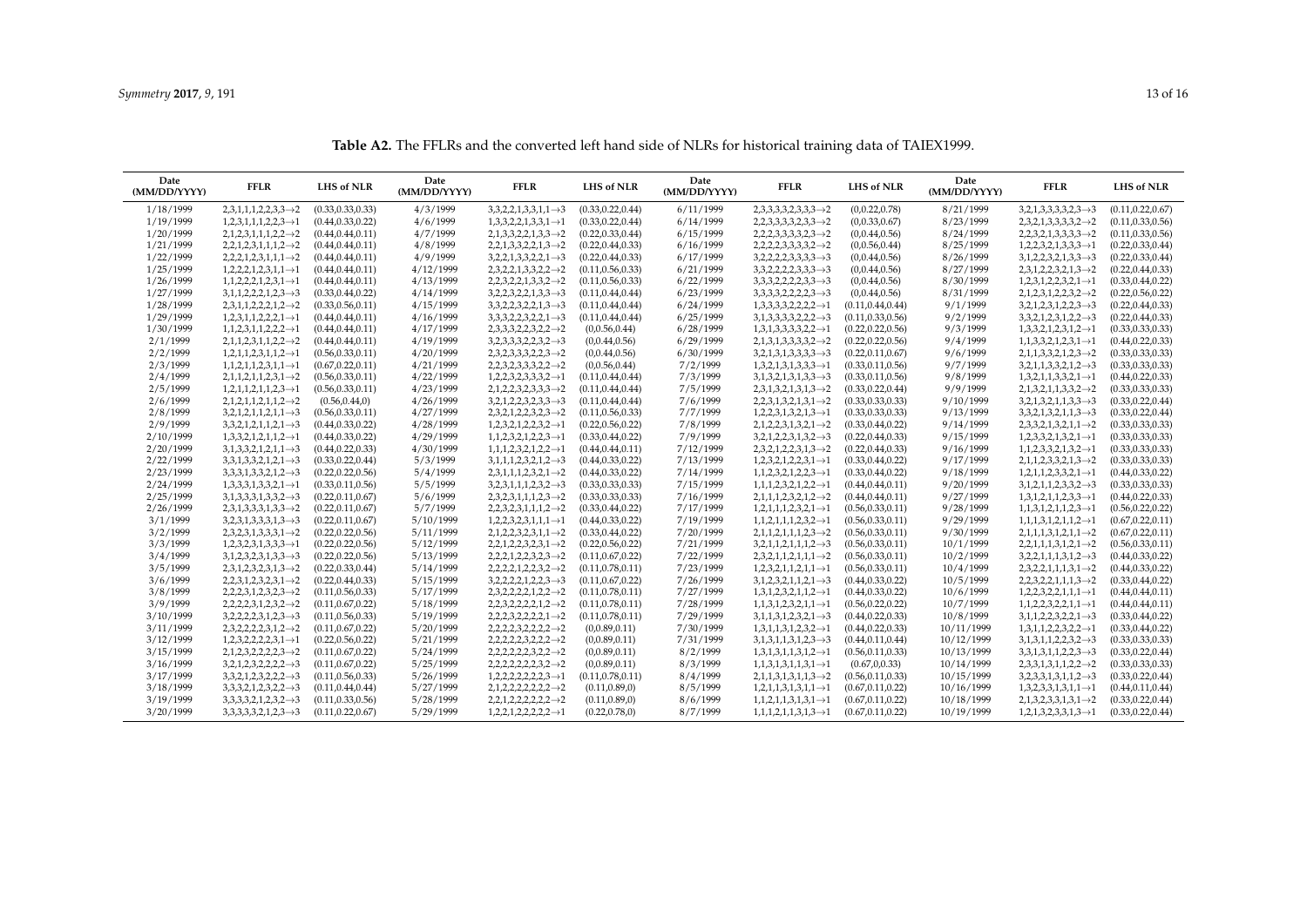**Table A2.** *Cont*.

<span id="page-13-0"></span>

| Date<br>(MM/DD/YYYY) | <b>FFLR</b>                       | <b>LHS of NLR</b>  | Date<br>(MM/DD/YYYY) | <b>FFLR</b>                       | <b>LHS of NLR</b>  | Date<br>(MM/DD/YYYY) | <b>FFLR</b>                       | <b>LHS of NLR</b>  | Date<br>(MM/DD/YYYY) | <b>FFLR</b>                       | LHS of NLR         |
|----------------------|-----------------------------------|--------------------|----------------------|-----------------------------------|--------------------|----------------------|-----------------------------------|--------------------|----------------------|-----------------------------------|--------------------|
| 3/22/1999            | $2,3,3,3,3,3,2,1,2 \rightarrow 2$ | (0.11, 0.33, 0.56) | 5/31/1999            | $2,1,2,2,1,2,2,2,2 \rightarrow 2$ | (0.22, 0.78, 0)    | 8/9/1999             | $3,1,1,1,2,1,1,3,1 \rightarrow 3$ | (0.67, 0.11, 0.22) | 10/20/1999           | $1,1,2,1,3,2,3,3,1 \rightarrow 1$ | (0.44, 0.22, 0.33) |
| 3/23/1999            | $3,2,3,3,3,3,3,2,1 \rightarrow 3$ | (0.11, 0.22, 0.67) | 6/1/1999             | $1,2,1,2,2,1,2,2,2 \rightarrow 1$ | (0.33, 0.67, 0)    | 8/10/1999            | $2,3,1,1,1,2,1,1,3 \rightarrow 2$ | (0.56, 0.22, 0.22) | 10/21/1999           | $2,1,1,2,1,3,2,3,3 \rightarrow 2$ | (0.33, 0.33, 0.33) |
| 3/24/1999            | $1,3,2,3,3,3,3,3,2 \rightarrow 1$ | (0.11, 0.22, 0.67) | 6/2/1999             | $3,1,2,1,2,2,1,2,2 \rightarrow 3$ | (0.33, 0.56, 0.11) | 8/11/1999            | $3,2,3,1,1,1,2,1,1 \rightarrow 3$ | (0.56, 0.22, 0.22) | 10/22/1999           | $2,2,1,1,2,1,3,2,3 \rightarrow 2$ | (0.33, 0.44, 0.22) |
| 3/25/1999            | $1,1,3,2,3,3,3,3,3 \rightarrow 1$ | (0.22, 0.11, 0.67) | 6/3/1999             | $3,3,1,2,1,2,2,1,2 \rightarrow 3$ | (0.33, 0.44, 0.22) | 8/12/1999            | $2,3,2,3,1,1,1,2,1 \rightarrow 2$ | (0.44, 0.33, 0.22) | 10/25/1999           | $1,2,2,1,1,2,1,3,2 \rightarrow 1$ | (0.44, 0.44, 0.11) |
| 3/26/1999            | $3,1,1,3,2,3,3,3,3 \rightarrow 3$ | (0.22, 0.11, 0.67) | 6/4/1999             | $3,3,3,1,2,1,2,2,1 \rightarrow 3$ | (0.33, 0.33, 0.33) | 8/13/1999            | $3,2,3,2,3,1,1,1,2 \rightarrow 3$ | (0.33, 0.33, 0.33) | 10/26/1999           | $3,1,2,2,1,1,2,1,3 \rightarrow 3$ | (0.44, 0.33, 0.22) |
| 3/29/1999            | $3,3,1,1,3,2,3,3,3 \rightarrow 3$ | (0.22, 0.11, 0.67) | 6/5/1999             | $2,3,3,3,1,2,1,2,2 \rightarrow 2$ | (0.22, 0.44, 0.33) | 8/16/1999            | $3,3,2,3,2,3,1,1,1 \rightarrow 3$ | (0.33, 0.22, 0.44) | 10/27/1999           | $2,3,1,2,2,1,1,2,1 \rightarrow 2$ | (0.44, 0.44, 0.11) |
| 3/30/1999            | $1,3,3,1,1,3,2,3,3 \rightarrow 1$ | (0.33, 0.11, 0.56) | 6/7/1999             | $3,2,3,3,3,1,2,1,2 \rightarrow 3$ | (0.22, 0.33, 0.44) | 8/17/1999            | $3,3,3,2,3,2,3,1,1 \rightarrow 3$ | (0.22, 0.22, 0.56) | 10/28/1999           | $2,2,3,1,2,2,1,1,2 \rightarrow 2$ | (0.33, 0.56, 0.11) |
| 3/31/1999            | $2,1,3,3,1,1,3,2,3 \rightarrow 2$ | (0.33, 0.22, 0.44) | 6/8/1999             | $3,3,2,3,3,3,1,2,1 \rightarrow 3$ | (0.22, 0.22, 0.56) | 8/18/1999            | $3,3,3,3,2,3,2,3,1 \rightarrow 3$ | (0.11, 0.22, 0.67) | 10/29/1999           | $2,2,2,3,1,2,2,1,1 \rightarrow 2$ | (0.33, 0.56, 0.11) |
| 4/1/1999             | $2,2,1,3,3,1,1,3,2 \rightarrow 2$ | (0.33, 0.33, 0.33) | 6/9/1999             | $3,3,3,2,3,3,3,1,2 \rightarrow 3$ | (0.11, 0.22, 0.67) | 8/19/1999            | $1,3,3,3,3,2,3,2,3 \rightarrow 1$ | (0.11, 0.22, 0.67) | 10/30/1999           | $2,2,2,2,3,1,2,2,1 \rightarrow 2$ | (0.22, 0.67, 0.11) |
| 4/2/1999             | $3,2,2,1,3,3,1,1,3 \rightarrow 3$ | (0.33, 0.22, 0.44) | 6/10/1999            | $3,3,3,3,2,3,3,3,1 \rightarrow 3$ | (0.11, 0.11, 0.78) | 8/20/1999            | $2,1,3,3,3,3,2,3,2 \rightarrow 2$ | (0.11, 0.33, 0.56) |                      |                                   |                    |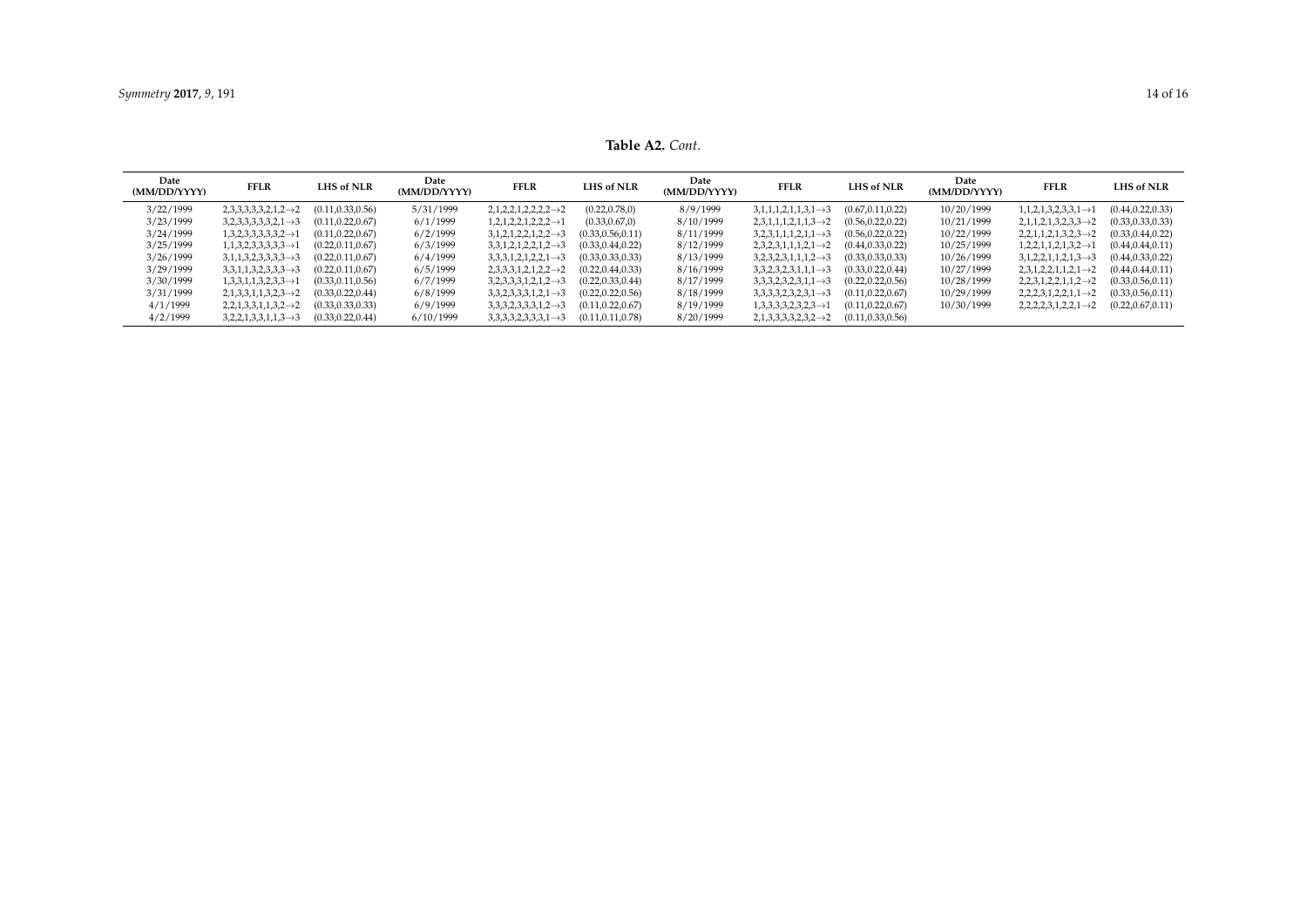## **References**

- <span id="page-14-0"></span>1. Robinson, P.M. *Time Series with Long Memory*; Oxford University Press: New York, NY, USA, 2003.
- <span id="page-14-1"></span>2. Stepnicka, M.; Cortez, P.; Donate, J.P.; Stepnickova, L. Forecasting seasonal time series with computational intelligence: On recent methods and the potential of their combinations. *Expert Syst. Appl.* **2013**, *40*, 1981–1992. [\[CrossRef\]](http://dx.doi.org/10.1016/j.eswa.2012.10.001)
- <span id="page-14-2"></span>3. Conejo, A.J.; Plazas, M.A.; Espinola, R.; Molina, A.B. Day-ahead electricity price forecasting using the wavelet transform and ARIMA models. *IEEE Trans. Power Syst.* **2005**, *20*, 1035–1042. [\[CrossRef\]](http://dx.doi.org/10.1109/TPWRS.2005.846054)
- <span id="page-14-3"></span>4. Engle, R.F. Autoregressive conditional heteroscedasticity with estimates of the variance of United Kingdom inflation. *Econometrica* **1982**, *50*, 987–1007. [\[CrossRef\]](http://dx.doi.org/10.2307/1912773)
- <span id="page-14-4"></span>5. Bollerslev, T. Generalized autoregressive conditional heteroscedasticity. *J. Econom.* **1986**, *31*, 307–327. [\[CrossRef\]](http://dx.doi.org/10.1016/0304-4076(86)90063-1)
- <span id="page-14-5"></span>6. Song, Q.; Chissom, B.S. Forecasting enrollments with fuzzy time series—Part I. *Fuzzy Sets Syst.* **1993**, *54*, 1–9. [\[CrossRef\]](http://dx.doi.org/10.1016/0165-0114(93)90355-L)
- 7. Song, Q.; Chissom, B.S. Fuzzy time series and its models. *Fuzzy Sets Syst.* **1993**, *54*, 269–277. [\[CrossRef\]](http://dx.doi.org/10.1016/0165-0114(93)90372-O)
- <span id="page-14-6"></span>8. Song, Q.; Chissom, B.S. Forecasting enrollments with fuzzy time series—Part II. *Fuzzy Sets Syst.* **1994**, *62*, 1–8. [\[CrossRef\]](http://dx.doi.org/10.1016/0165-0114(94)90067-1)
- <span id="page-14-7"></span>9. Chen, S.M.; Chen, S.W. Fuzzy forecasting based on two-factors second-order fuzzy-trend logical relationship groups and the probabilities of trends of fuzzy logical relationships. *IEEE Trans. Cybern.* **2015**, *45*, 405–417. [\[PubMed\]](http://www.ncbi.nlm.nih.gov/pubmed/25020224)
- <span id="page-14-15"></span>10. Chen, S.M.; Jian, W.S. Fuzzy forecasting based on two-factors second-order fuzzy-trend logical relationship groups, similarity measures and PSO techniques. *Inf. Sci.* **2017**, *391–392*, 65–79. [\[CrossRef\]](http://dx.doi.org/10.1016/j.ins.2016.11.004)
- 11. Rubio, A.; Bermudez, J.D.; Vercher, E. Improving stock index forecasts by using a new weighted fuzzy-trend time series method. *Expert Syst. Appl.* **2017**, *76*, 12–20. [\[CrossRef\]](http://dx.doi.org/10.1016/j.eswa.2017.01.049)
- 12. Efendi, R.; Ismail, Z.; Deris, M.M. A new linguistic out-sample approach of fuzzy time series for daily forecasting of Malaysian electricity load demand. *Appl. Soft Comput.* **2015**, *28*, 422–430. [\[CrossRef\]](http://dx.doi.org/10.1016/j.asoc.2014.11.043)
- <span id="page-14-8"></span>13. Sadaei, H.J.; Guimaraes, F.G.; Silva, C.J.; Lee, M.H.; Eslami, T. Short-term load forecasting method based on fuzzy time series, seasonality and long memory process. *Int. J. Approx. Reason.* **2017**, *83*, 196–217. [\[CrossRef\]](http://dx.doi.org/10.1016/j.ijar.2017.01.006)
- <span id="page-14-9"></span>14. Askari, S.; Montazerin, N. A high-order multi-variate fuzzy time series forecasting algorithm based on fuzzy clustering. *Expert Syst. Appl.* **2015**, *42*, 2121–2135. [\[CrossRef\]](http://dx.doi.org/10.1016/j.eswa.2014.09.036)
- <span id="page-14-10"></span>15. Lahrimi, S. Intraday stock prime forecasting based on variational mode decomposition. *J. Comput. Sci.* **2016**, *12*, 23–27.
- 16. Lahrimi, S. A variational mode decomposition approach for analysis and forecasting of economic and financial time series. *Expert Syst. Appl.* **2016**, *55*, 268–276.
- <span id="page-14-11"></span>17. Jia, J.Y.; Zhao, A.W.; Guan, S. Forecasting based on high-order fuzzy-fluctuation trends and particle swarm optimization machine learning. *Symmetry* **2017**, *9*, 124. [\[CrossRef\]](http://dx.doi.org/10.3390/sym9070124)
- <span id="page-14-12"></span>18. Huarng, K.H. Effective lengths of intervals to improve forecasting in fuzzy time series. *Fuzzy Sets Syst.* **2001**, *123*, 387–394. [\[CrossRef\]](http://dx.doi.org/10.1016/S0165-0114(00)00057-9)
- 19. Egrioglu, E.; Aladag, C.H.; Basaran, M.A.; Uslu, V.R.; Yolcu, U. A new approach based on the optimization of the length of intervals in fuzzy time series. *J. Intell. Fuzzy Syst.* **2011**, *22*, 15–19.
- 20. Egrioglu, E.; Aladag, C.H.; Yolcu, U.; Uslu, V.R.; Basaran, M.A. Finding an optimal interval length in high order fuzzy time series. *Expert Syst. Appl.* **2010**, *37*, 5052–5055. [\[CrossRef\]](http://dx.doi.org/10.1016/j.eswa.2009.12.006)
- 21. Wang, L.; Liu, X.; Pedrycz, W. Effective intervals determined by information granules to improve forecasting in fuzzy time series. *Expert Syst. Appl.* **2013**, *40*, 5673–5679. [\[CrossRef\]](http://dx.doi.org/10.1016/j.eswa.2013.04.026)
- 22. Yolcu, U.; Egrioglu, E.; Uslu, V.R.; Basaran, M.A.; Aladag, C.H. A new approach for determining the length of intervals for fuzzy time series. *Appl. Soft Comput.* **2009**, *9*, 647–651. [\[CrossRef\]](http://dx.doi.org/10.1016/j.asoc.2008.09.002)
- <span id="page-14-13"></span>23. Zhao, A.W.; Guan, S.; Guan, H.J. A computational fuzzy time series forecasting model based on GEM-based discretization and hierarchical fuzzy logical rules. *J. Intell. Fuzzy Syst.* **2016**, *31*, 2795–2806. [\[CrossRef\]](http://dx.doi.org/10.3233/JIFS-169161)
- <span id="page-14-14"></span>24. Huarng, K.; Yu, T.H.K. Ratio-based lengths of intervals to improve fuzyy time series forecasting. *IEEE Trans. Syst. Man Cybern. Part B Cybern.* **2006**, *36*, 328–340. [\[CrossRef\]](http://dx.doi.org/10.1109/TSMCB.2005.857093)
- <span id="page-14-16"></span>25. Yu, H.K. Weighted fuzzy time series models for TAIEX forecasting. *Phys. A Stat. Mech. Appl.* **2005**, *349*, 609–624. [\[CrossRef\]](http://dx.doi.org/10.1016/j.physa.2004.11.006)